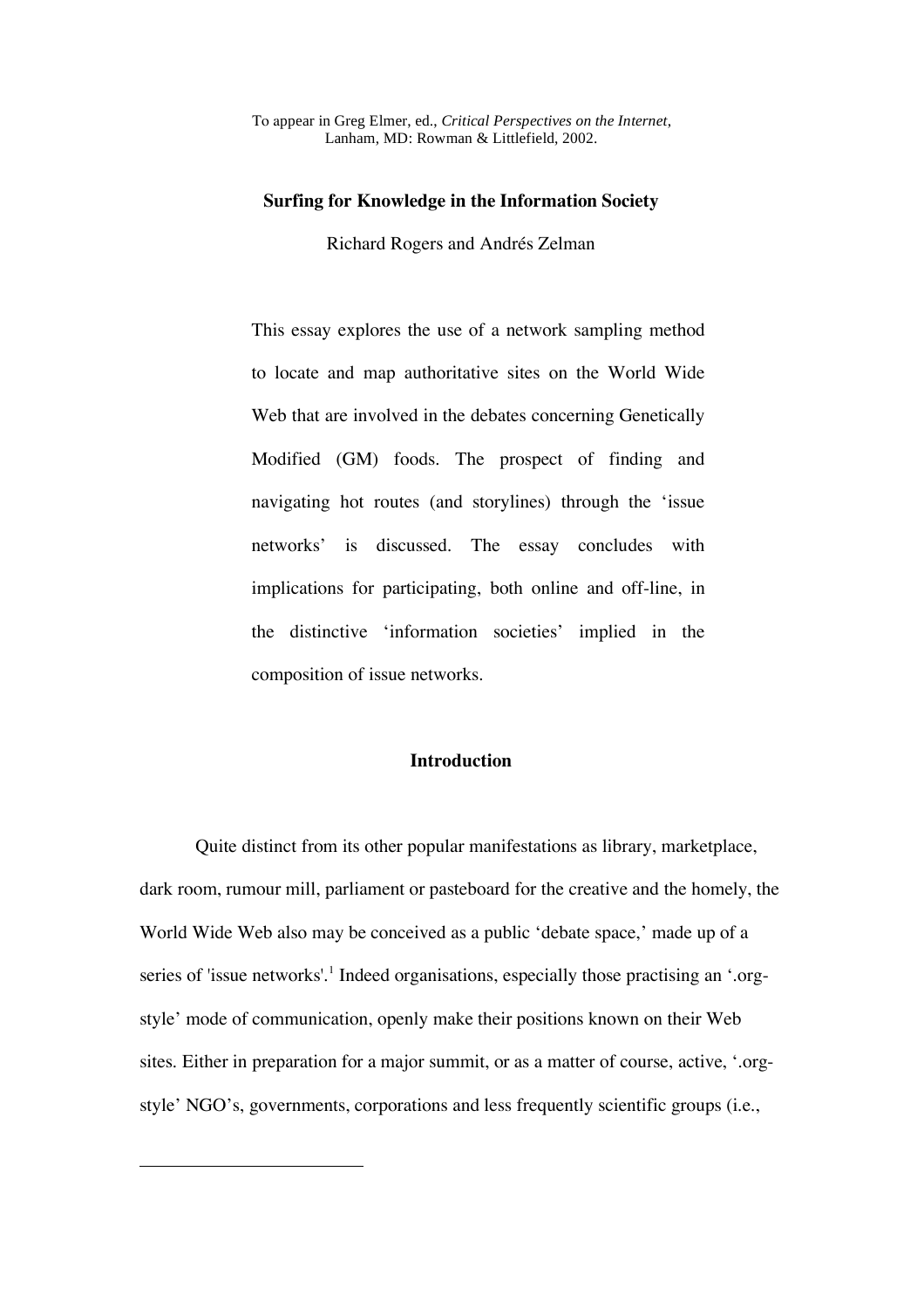organizations in the .org, .gov, .com and .edu domains, or the national subdomain equivalents) all put their viewpoints online per issue. In doing so, they publicly position themselves vis-à-vis other parties debating particular issues from a researcher-surfer's point of view. Such organisational positionings put debate on public display, or what we call 'public debate on the Web', with significant participatory implications.

 Note that this definition of 'public debate on the Web,' and the prospect of participation by other active groups, are to be distinguished from more popular, 'cyber-democratic' notions of debate and participation, resident in the notions of a 'speaker's corner', a 'debate cafe' or other single comment spaces, like bulletin boards and forums. There, surfers are invited to leave comments for other passers-by, and for more specific surfing audiences that soliciting organisations have in mind. In these cases, 'participation' in 'public debate' is mainly for its own sake, largely because the channels of dissemination beyond the forum itself are rare, unclear, or absent.<sup>2</sup> In such a case, a surfer may feel as if she is participating, publicly, in a debate, but the stakes may be no greater than those of phoning into a radio talk show. This is not 'participation' in 'public debate on the Web' to which this paper refers.

In other words, we do not put our hopes on a single 'forum' site and analyze participating surfers' inputs as if they were the makings of meaningful debate with high stakes for current or future information societies. Rather, we view a spectrum of major and minor organizations' sites (and the deeper pages on their sites dealing with specific issues) as the makings of an issue network, and possibly public debate. The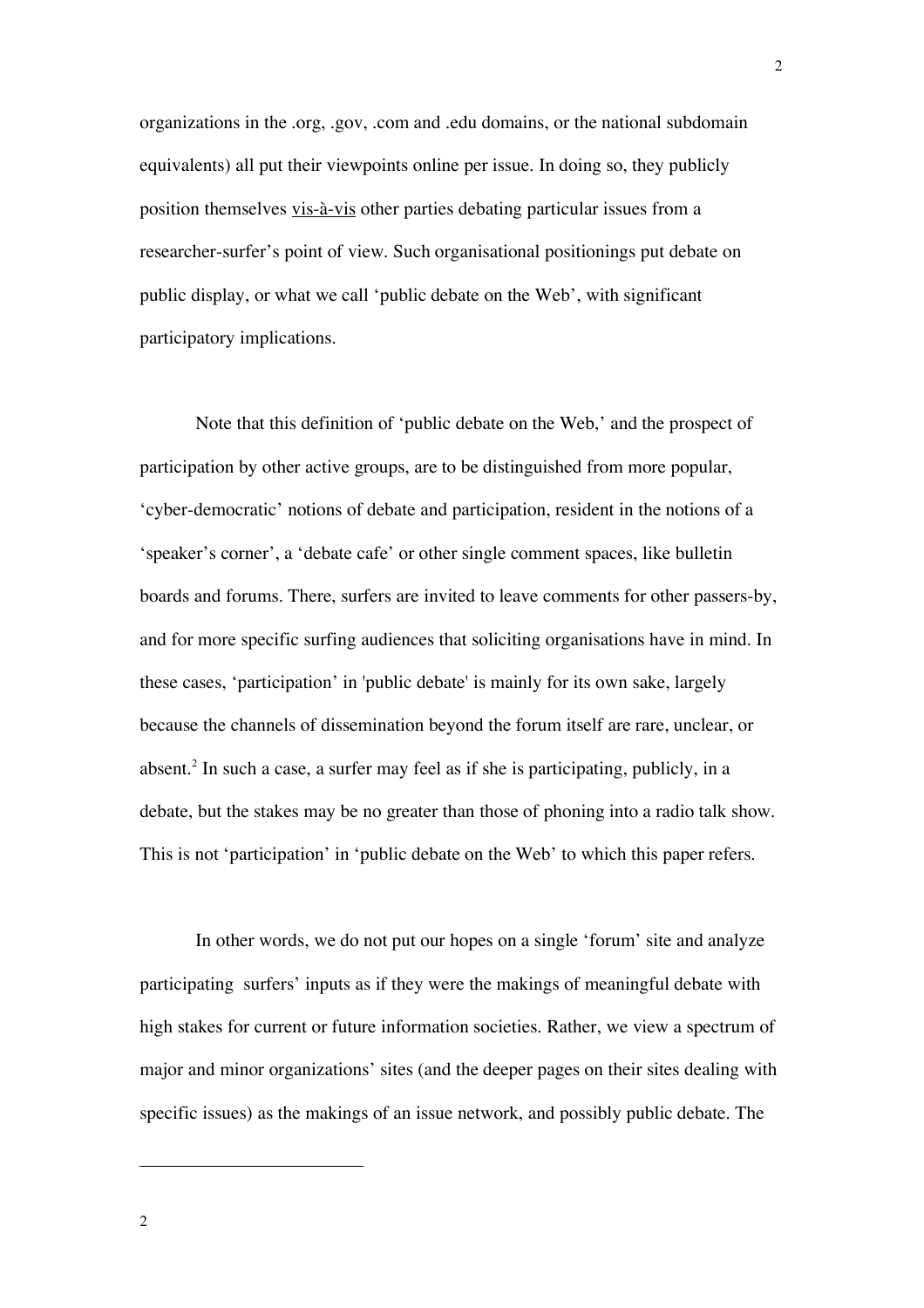key is to determine which organizations belong to the network of organizations dealing with the issue, and to query that network for debate. (Later we come to a strict definition of who's in the 'issue network', and who's out, thereby defining the notion of an issue network by a demarcation technique.<sup>3</sup> We subsequently look for certain network properties to ascertain whether the parties in the issue network are engaging in debate.) The determination of the relevant players in an issue network is made by analyzing hyperlinking patterns.

It has been shown that organisations display their inter-organisational affinities, or make known their strategic affiliations, through hyperlinking.<sup>4</sup> For some time now, the question *to whom to link* has been a serious matter of organizational policy.<sup>5</sup> Whilst the rationale behind making a hyperlink may be viewed in many ways, the very act of linking and the selectivity it implies are emphasized here. Through selectively hyperlinking, parties are made relevant by the Webmaster of an organization. In this way, the act of not linking, non-reciprocal linking, or un-linking similarly reveals a *politics of association* by hyperlinking.

The extent to which issue networks constitute a debate has to do with common recognition of positions (the use of similar language), common routing directions (shared link recipients), and cross-domain participation ('transdiscursivity'). The last criterion is of crucial significance, for it may be stated plainly that narrower groupings through selective hyperlinking (inter-linking and network formation between only .com's, or between only .com's and .gov's) loosely map onto forms of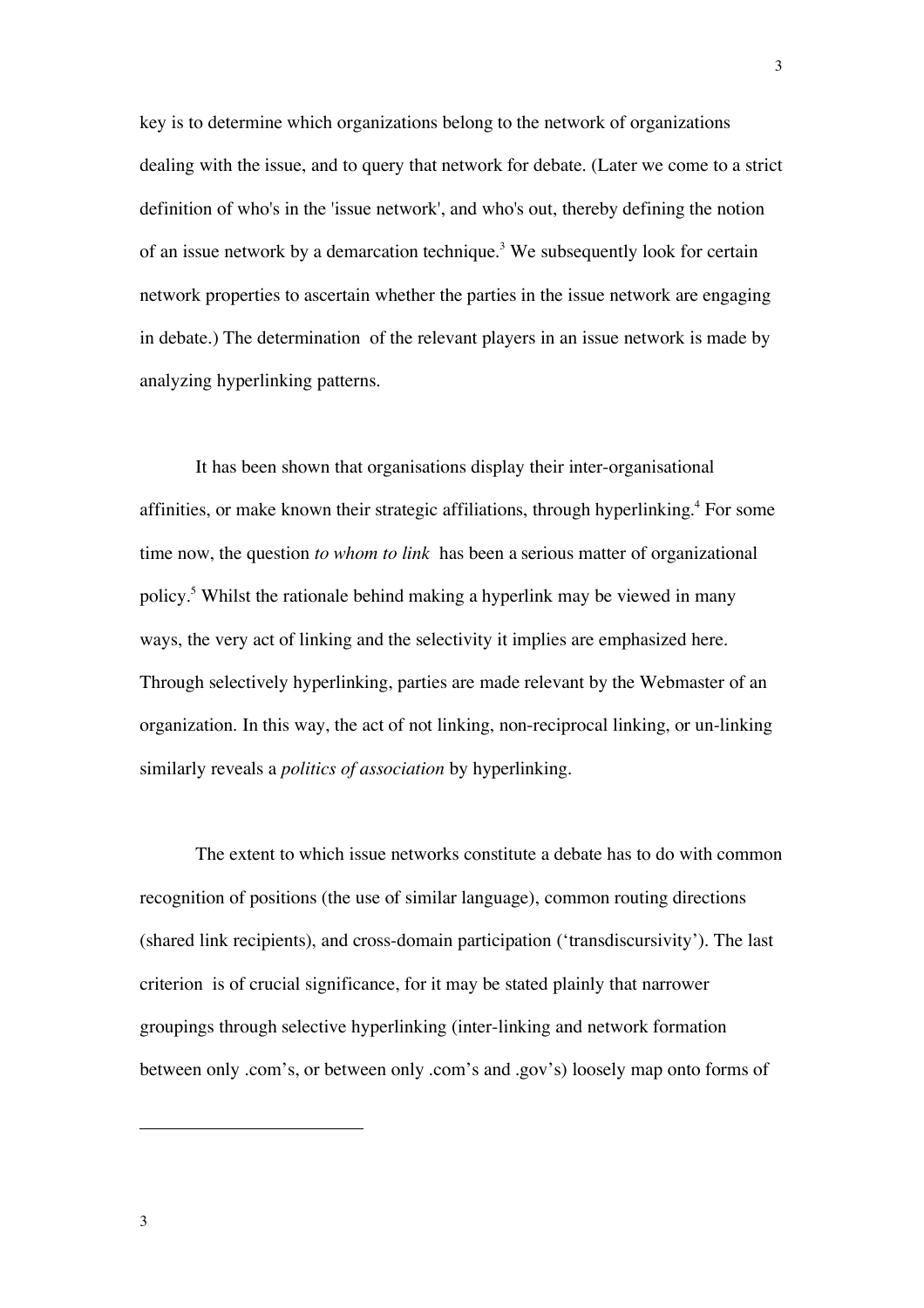laissez faire or expert decision-making, respectively. As opposed to .com-centric or .gov-.com-centric networks, issue networks exhibiting transdiscursivity (or crossdomain acknowledgement between .org's, .com's, .gov's, and .edu's) are chosen as the exemplary Web debate spaces, to be navigated by surfers and the debating parties themselves.<sup>6</sup>

4

 In all, the Web, when methodically charted, furnishes the surfer with a kind of 'debate geography,' comprising different topographies of social interaction and decision-making. We see these topographies as implying different kinds of information societies, made up of different kinds of knowledgeable participants.That is to say, if that topography is well-charted and well-navigated, it may be read and understood.It becomes a 'knowledge map' for debate rapporteurs and participants. The topography also may lead to novel forms of participation in public debate. Webby participation is achieved not by leaving a comment on a site (as in the 'cyberdemocractic' school),<sup>7</sup> but rather by mounting a site, by positioning one's own viewpoints on the site vis-à-vis others in the issue network, and by becoming a 'stop' (or network node), preferably along the more 'heated' routes through the debate. In order to become a node, relevant organisations must link to you. Such is the achievement of certain actors in the GM food debate.<sup>8</sup> The achievement of relevance in an issue network (i.e., making it onto the map) should not be underestimated at a time when agenda-setting authorities (not to mention security agencies) are beginning to look to the Internet and to vocal, well-organised, and highly mobile webby

4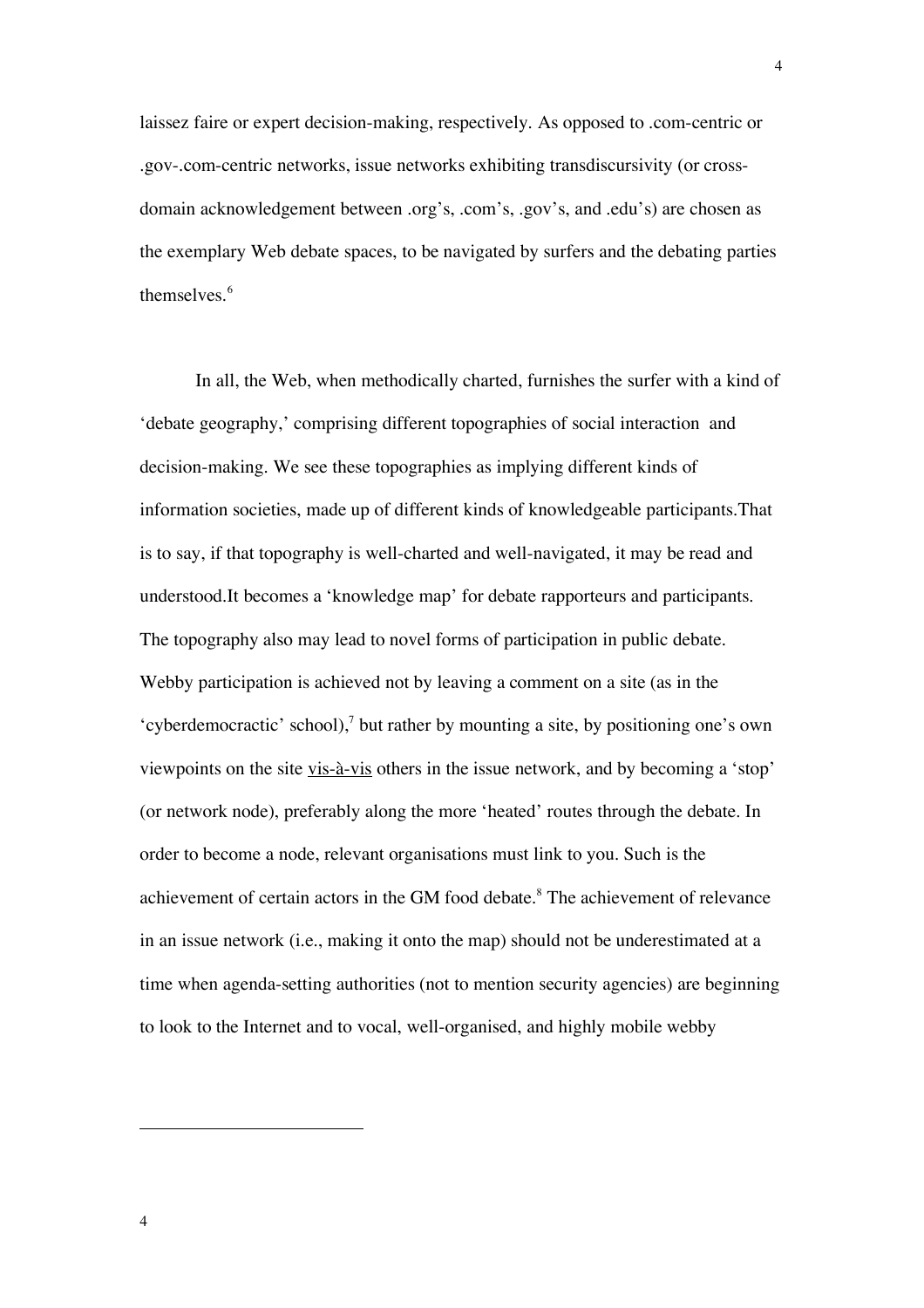networks for discussion partners, online and off-line.<sup>9</sup> Locating new groupings of debating parties, in online and off-line spaces, at any given time and for any given issue, has implications for putting forward as well as organizing preferred 'information societies'.

 To understand (by navigating) any charted issue, however, a surfer-researcher must choose the starting points (or initial entry points to the Web) with care. That is to say, an understanding of an issue may follow from intial surfer preferences, and these understandings may differ greatly. Beginning with .org's, for example, the surfer may be given to understand an issue through the particular discursive framings and hyperlinking behaviours characteristic of NGOs. Alternatively, .com or .gov starting points may open up different networks, routes and storylines.<sup>10</sup> Indeed, in a recent study of the climate change debate on the Web, it was found that .com's did not participate in the story of 'climate change and developing countries', and that .org's did not participate in the story of 'climate change and uncertainty'.11 The converses held. So understandings of the climate change issue may differ substantially depending on the surfer-researcher's preferred entry points to the Web, as .org's and .com's are (typically) organising different climate change debates to be explored. These .org-centric or .com-centric issue networks, explored by surfers, are very much unlike the multicultural and pluralistic space the Web is often held up to be.<sup>12</sup> By charting and then querying 'transdiscursive issue networks' we attempt to rescue a neo-pluralistic potential of the Web.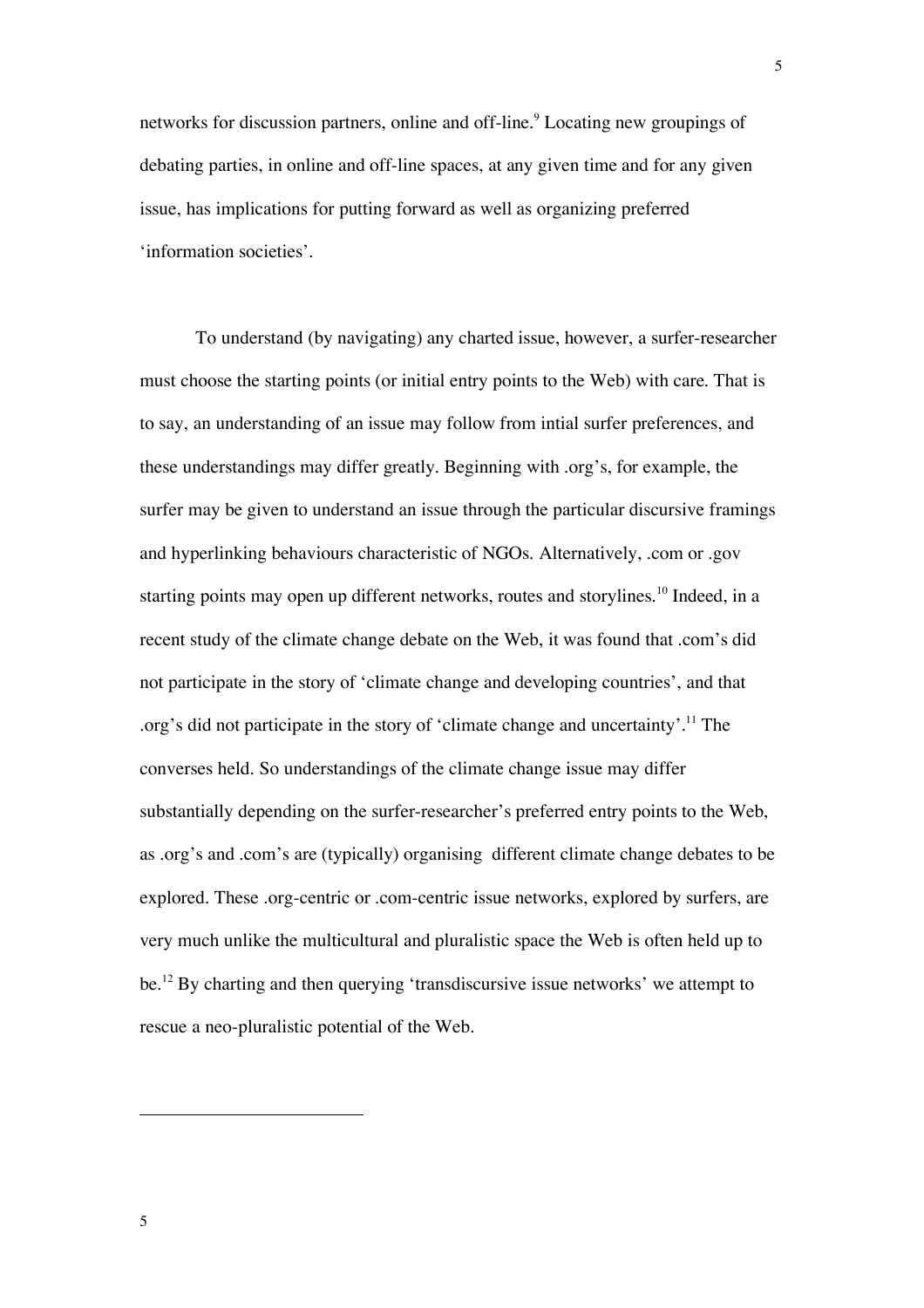For the purposes finding debates and recommending preferred information societies, this paper outlines five entry points for creating an issue network, with varying combinations of .org's, .gov's, .com's, .edu's, depending on various surferresearchers' preferences and judgement. We consider the extent to which the issue networks, created by different preferences, may be thought of as 'transdiscursive debates', the preferred information society. Counter-intuitively, we have found that 'controversial sites' sometimes lead to an absence of debate, whilst more 'mainstream' sites – e.g., the national Monsanto and Greenpeace sites -- introduce a world of highly contested positions and hot routes where the most Web traffic may flow.13 Here, the Web assumes the guise of a 'space of contestation' (in Saskia Sassen's phrase), where the 'great conversations' are taking place, not so unlike the ideal 'great good place' that idealistic Net rhetorics seek and sometimes find.<sup>14</sup>

#### **Mapping Debate Spaces on the Web**

 Prior to mapping issue networks, debates, hot routes and storylines, parties must be sought. Here it is instructive to point to methods of locating relevant parties and mapping debates on the Web. In a series of papers, we have outlined various schools in the Web navigation and source 'recommendation' debate.<sup>15</sup> At the outset, a crucial distinction is made between two approaches that pinpoint sites relevant to finding and studying Web materials, and ultimately Web debate. The first uses surfer recommendations (surfer tracing or 'collaborative filtering') to find relevant materials on the Web. The second (network rubbing or 'debate landscaping') sees the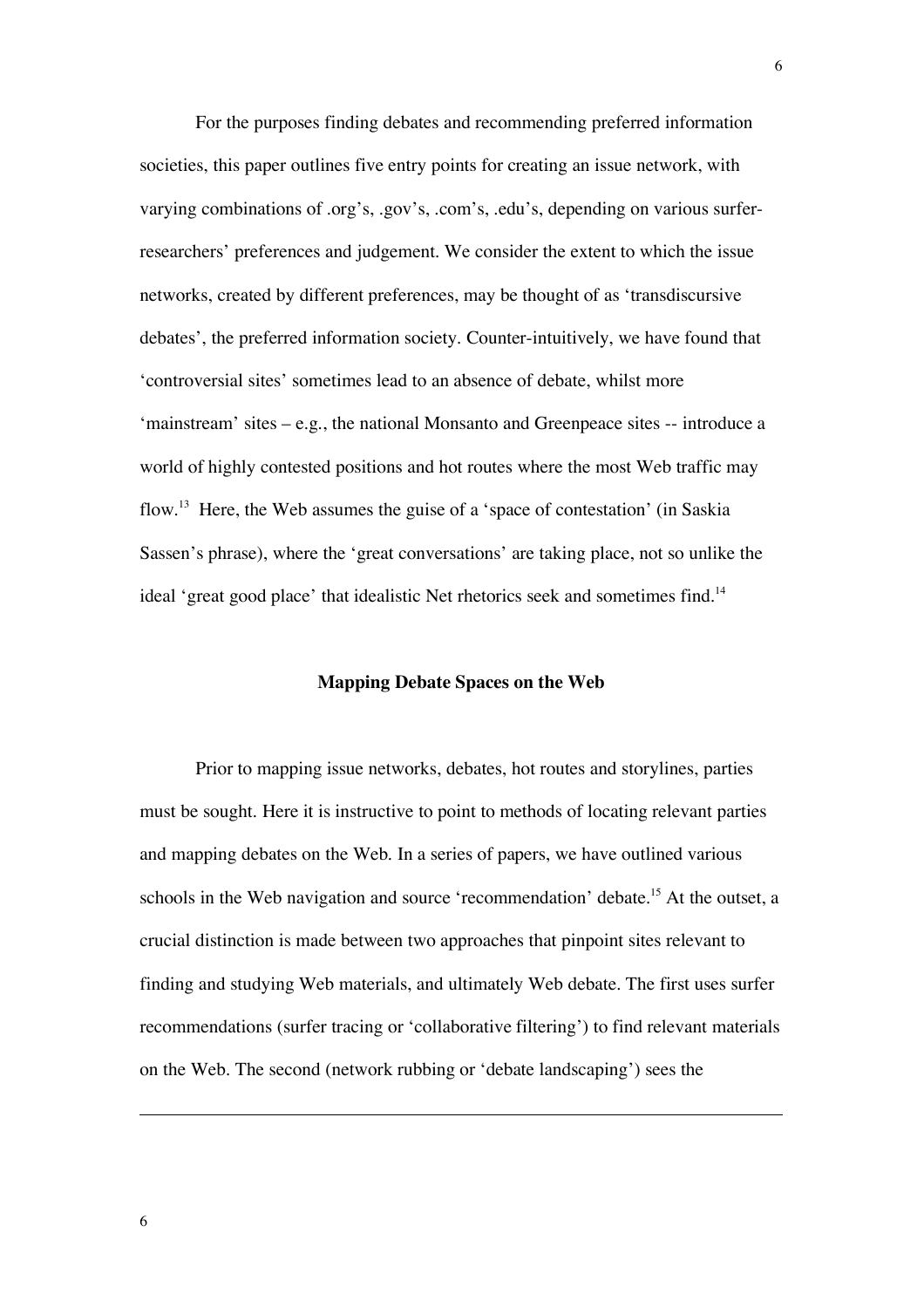Webmaster, not the surfer, as the recommending party. Whereas the 'tracing' approach views 'hits' by 'collaborating' surfers (assumed to be like-minded and symmetrically relevant) as the means to measure the relevance of Web materials, the 'rubbing' approach uses 'links' by 'divided' Webmasters as a means of measuring the relevance of parties to a debate. The key is to determine the authority of such sites, i.e., which issue sites should be recommended (and 'landscaped' in a knowledge map) for a debate navigator to explore.<sup>16</sup>

 In order to determine the value of the landscaping technique, we carried out an initial case study. In the study -- on the emerging climate change debate -- we found that hyperlinks are meaningful. Individual organizations link selectively, not capriciously. We also discovered distinctive hyperlinking styles for .org, .com, and .gov, with .org's highly networked; .gov's only highly intra-networked; and .com's lowly networked -- with the exception of Shell, which uses the Web like an .org to mobilise support. We also found that organisations take discursive positions on climate change on their sites, which can be mapped and read, as discussed above. Here, the key players are similarly located and mapped. In contrast to the climate change study, however, we have not mapped discursive positions; rather, the findings are made (and stories told) from mapping hyperlinks alone.

 In this paper, we employ largely the same approach and sampling method for mapping online debates as in the climate change case, but with a series of different starting points and a number of methodological permutations different from those used in previous research. We are interested in finding the extent to which different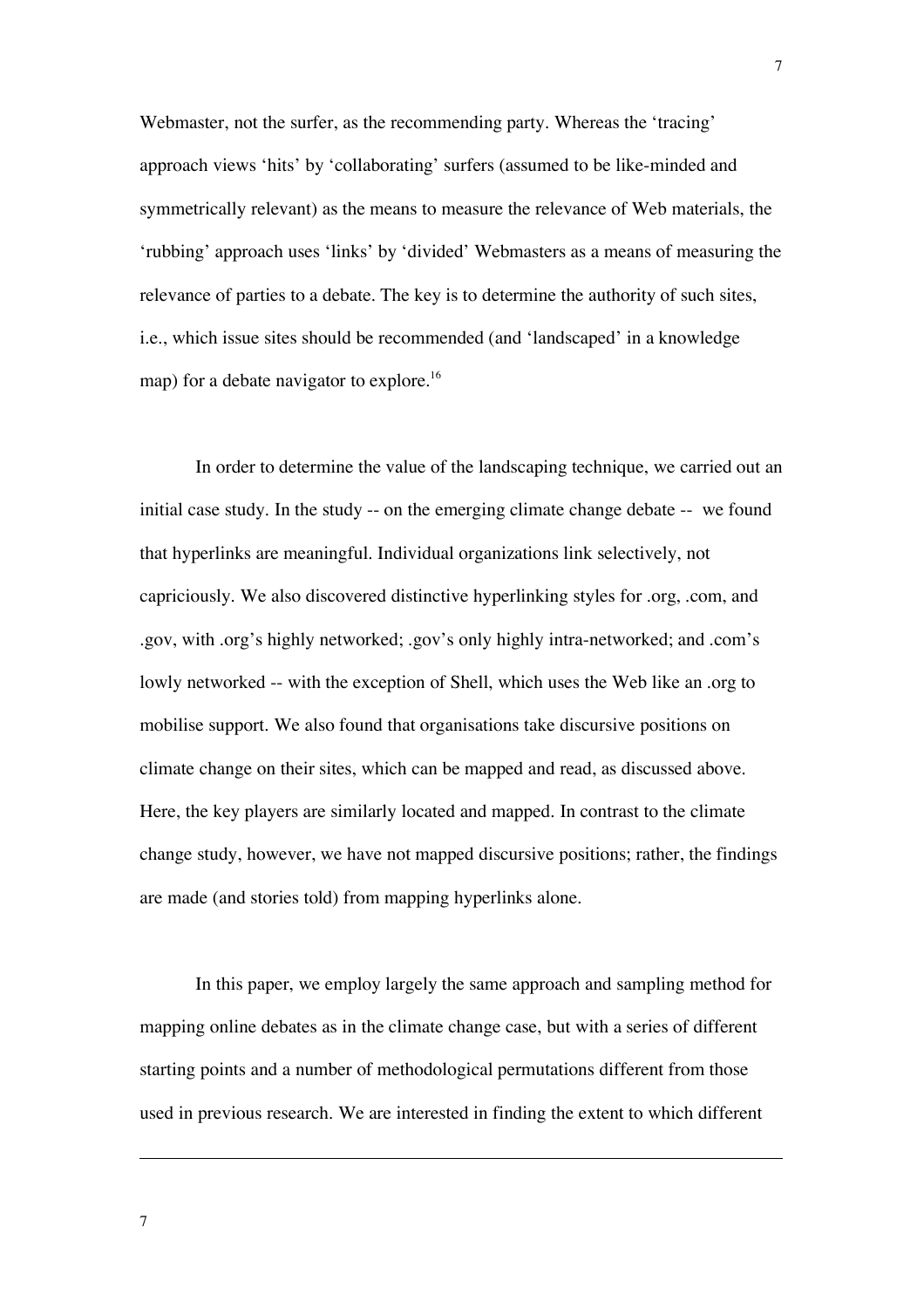starting points (URLs) yield similar or different issue networks, and similar or different debates. In keeping with the much propagated Web finding that, on average, all sites are nineteen clicks (or nineteen degrees of separation) away from each other, $17$  we ask  $-$  is it possible to locate similar issue networks on the Web using different entry points? By which entry points to the Web are similar qualities of networks found? Certain findings derive from overlaying the networks, as if on transparencies; the analogy is with archaeological guide books. Thus, atop pictures of the ruins of Pompeii one may place transparencies showing how the city looked before the eruption of Mt. Vesuvius.<sup>18</sup> Layering information in an archaeological approach to web debates, may not only bring debate to life (or make the Web speak in new ways) but also provide a knowledgeable tour. This article asks whether and on what conditions there are preferred paths for debate navigators, and ultimately preferred constitutions of information societies.

 There is an over-arching reason for exploring issue networks and mapping debates on the Web. It may be argued that there are two basic epistemological problems with respect to the Web and its use.19 That is to say, the Web designers (of .com, .org., .gov and .edu sites) as well as Web designer-engineers (of search engines, portals, etc.) face issues of maintaining a reliable and authoritative status for online versions of their institutions and viewpoints (as well as for their recommendation devices and spaces). Moreover, those who use the Web confront indexing issues, uncertainty, and a diversity of entry points to any given topic. We believe it is important to become better equipped to evaluate different Web entry points, and to

8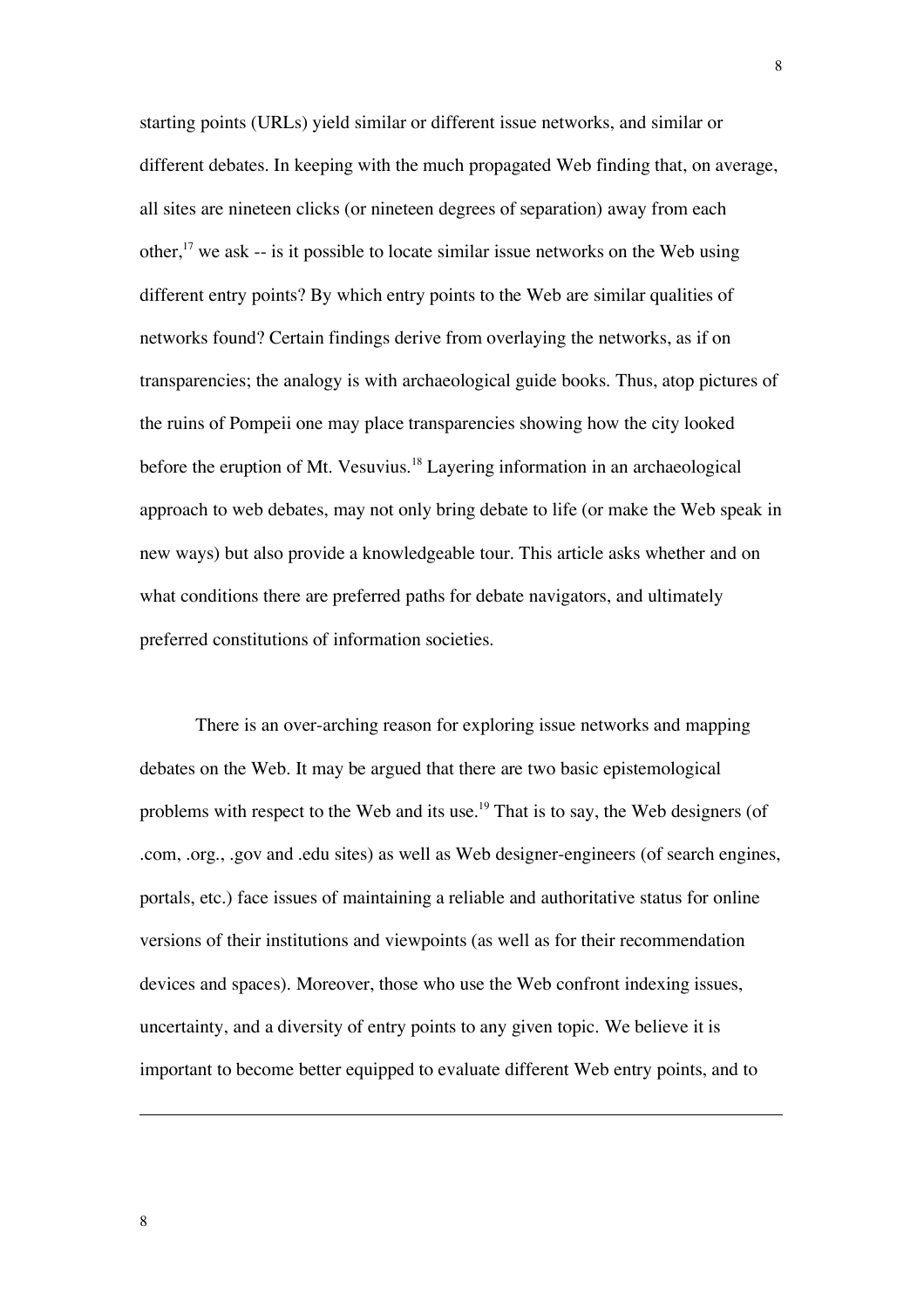grapple with the basic epistemological problems of coming to an understanding (via the Web) of an issue – one type of 'key word' that search engines handle. In addition, we also consider what a Webmaster (and by extension, an organization) may do to organise, knowledgely, an issue for a surfer-researcher. How, too, can a Webmaster aid an organisation in becoming a relevant party (gain significant 'presence') in an issue network?

# **Web Anthropology: Surfer-Researcher Preferences and the Location of Issue Networks**

 The preliminary step of the research involved a brainstorming session in which a number of methods (loosely defined) to evaluate one's choice of entry points to the Web was enumerated. They include hits, links, search engines (key words), conventional media stories, public trust logics, associative reasoning, directories (yellow pages), 'experts', (Dutch-style) science shops and science help lines, and discussion lists. Significantly, each kind of starting point stakes some claim to recommending authoritative sources, and leading the surfer-researcher to potentially relevant networks of sources. The relevance of information yielded by hits, for example, rests on site popularity among surfers, by links on Webmaster recommendations, by media stories on journalistic method, by public trust logics on publicly trusted actors, by associative reasoning on Web literacy and 'playing hunches', by directories on taxonomy and encyclopedic completeness, by experts on recognised acumen, by (Dutch-style) science shops and science help lines on institutionalised public services, and by discussion lists on informed discussants.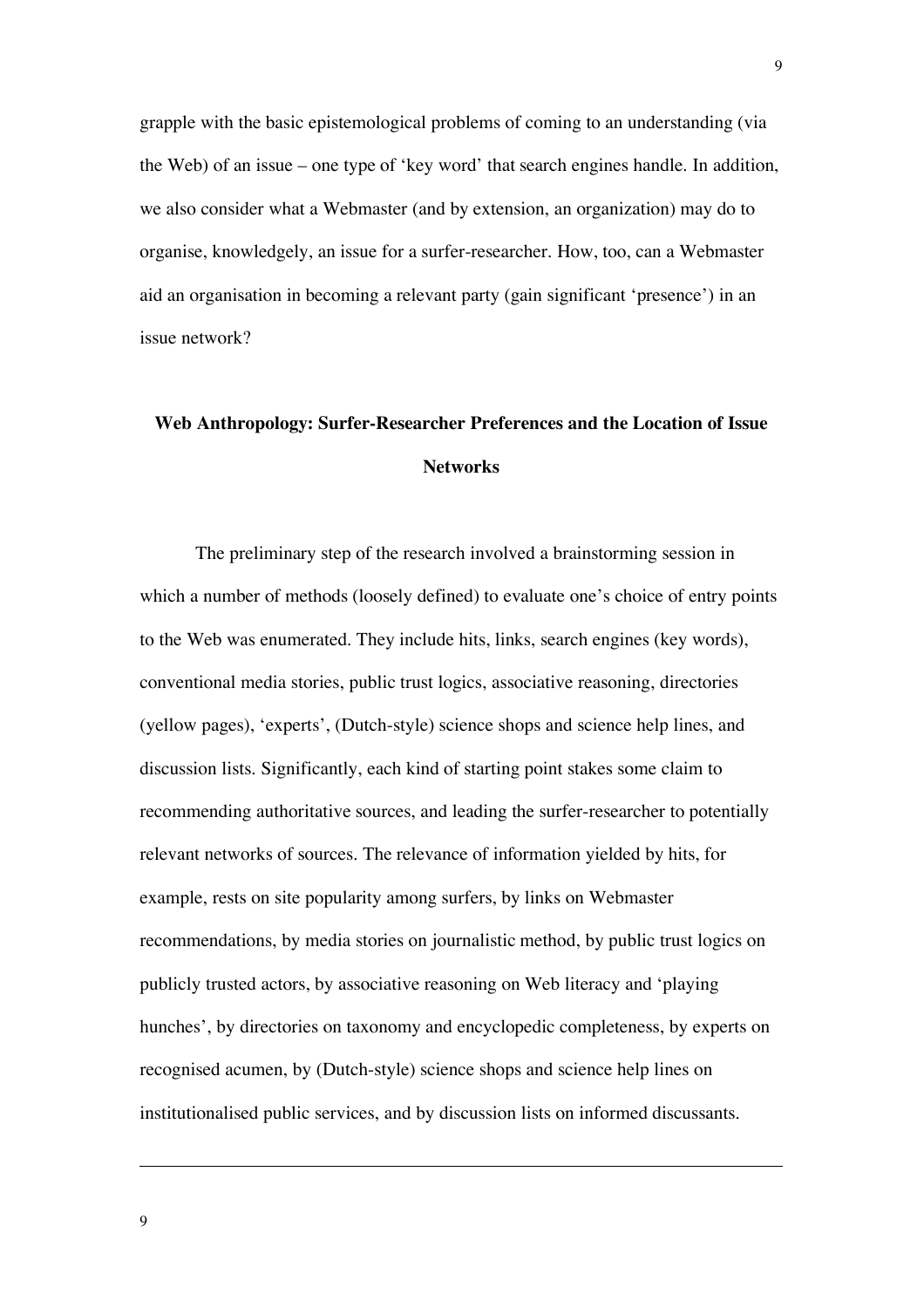While each has its merit, the ten were collapsed and narrowed to five distinct means for determining entry points. Each method was then assigned to someone familiar with it: search engines (to a frequent searcher of AltaVista and its 'fancy features'), associative reasoning (to a literate Web-user), public trust (to a researcher versed in the public understanding of science), media stories (to a media researcher and designer of tools for digital journalism), and discussion lists (to a discussion list analyst).<sup>20</sup> Each trusted his or her own method; the methods were the surferresearchers' own 'preferences' (or personal net-archaeological methods to unearth potentially relevant and reliable material). Most of the surfer-researchers also depicted the networks of sources in their preferred manners in order to understand them (and navigate them, if need be).

 The starting points yielded by the researchers' preferences set into motion a more formally defined method to demarcate an issue network. The method was followed through to varying stages of 'completion' depending on the surferresearcher's ideas about the relevance of the network of parties found through the initial entry points and demarcation method. Thus at various stages of demarcation, certain networks of sources were abandoned, as is the surfing norm. Other surferresearchers, however, remained 'on message', so to speak, locating and understanding issue networks.

 The sampling method begins by locating 'central players' for the issue at hand, deemed to be the most relevant. (Details are provided below on the different means by which the researchers located central players, according to their net-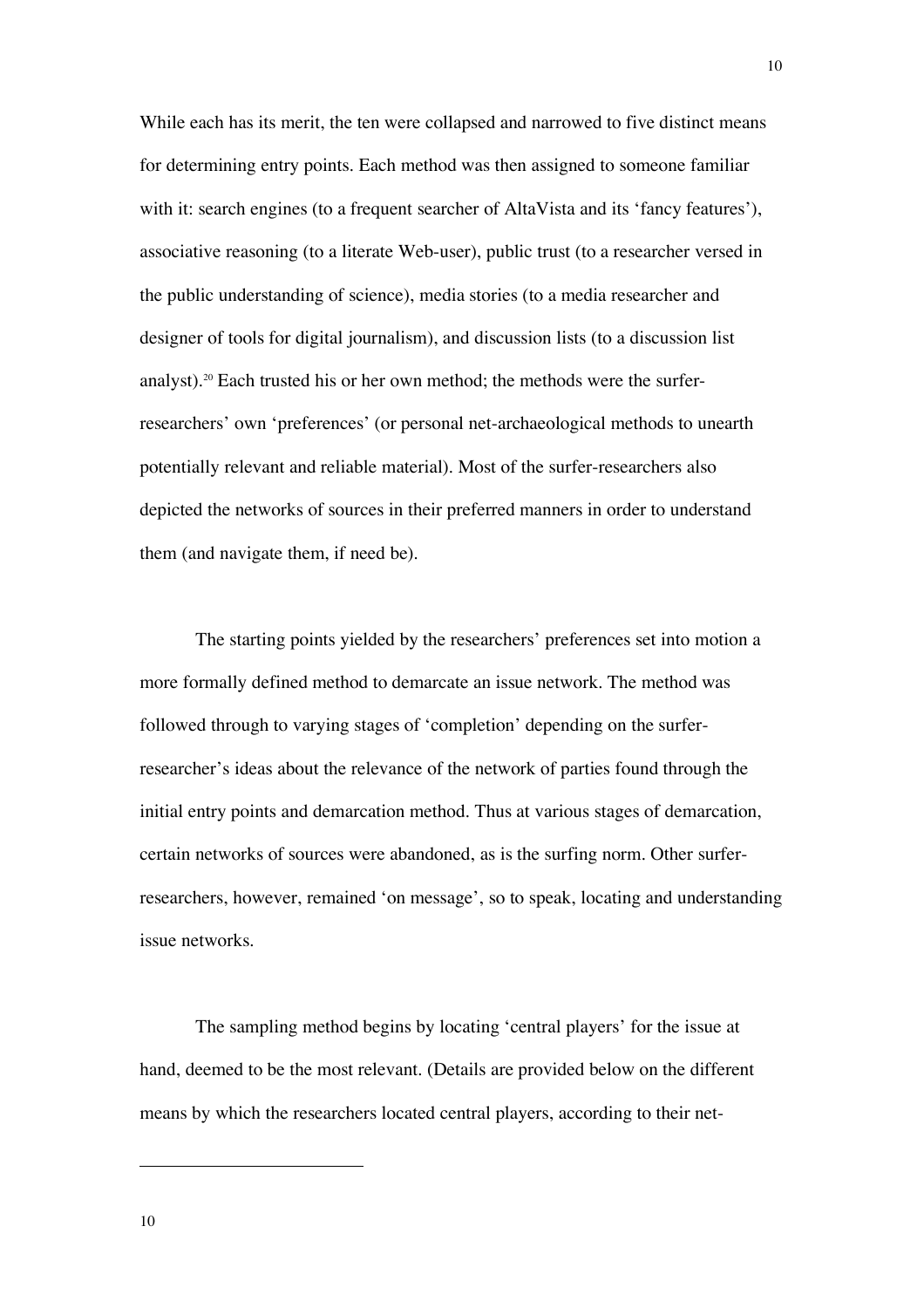archaeological expertise and preferences.) Common outward links from the central players are then found, and a pool of organisations (the central players as well as the common recipients of links) become candidates for relevant parties in the 'issue network'. In this group of candidates those organisations receiving common links (often three, depending on the preferred 'authority threshold') were deemed to be elected as relevant by the 'issue network.' Thus beyond individual preferences (and the expertise of the methodologists, broadly defined) is a commonly held viewpoint. Once the starting points are chosen, the Web (or networks on the Web) decide upon relevance. Such a move is largely in keeping with the core assumption built into all (automated) search engine logics promising relevant rankings, i.e., that 'the Web', one way or the other, is the judge. $21$ 

 As for the entry points, briefly, the search engine technique follows from key word inputs, and involves interlinking the results of a search on GM food using AltaVista. Associative reasoning involves educated guesses of relevant URLs, e.g., by typing intuitively significant URLs, as milk.org, into the browser and then mapping the inter-linking relationships between the outward links located. Public trust involves a familiarity logic whereby the surfer-researcher seeks sites that are expected to be involved in the debate; in this case Monsanto.com and Greenpeace.org are the starting points. The media story technique follows all parties listed in an authoritative media source (in this case, a BBC online news story) to determine the degree of interlinking between these sites. Finally, the discussion list technique interlinks all URLs listed during a select time period on an active discussion list on the issue (GenTech).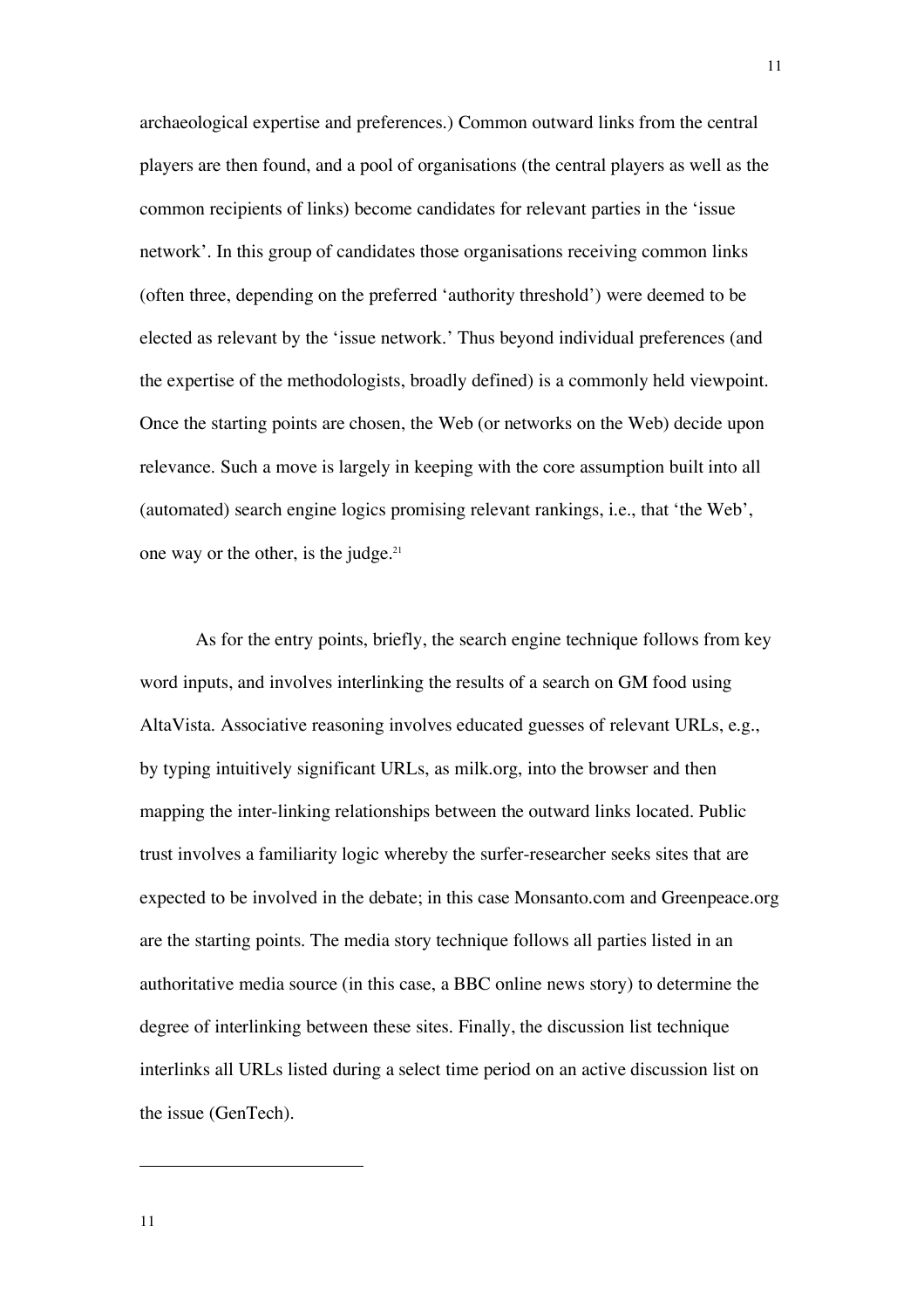Each final network map reveals relationships between sites found with respect to their degree of inter-linking, and their neighbourhoods.<sup>22</sup> The research then explores what the networks share and how they differ (mainly with respect to the presence of nodes and routes; density is not included here). Do the networks provide diverse assemblages of sites involved in, for example, different contexts or subcultures of the GM food debate? Are the networks found contingent upon the different ways the Web is accessed and the respective preferences of the surferresearchers, or is there ultimately one authoritative 'mother network' or type of network to be sought for the issue in question? Furthermore, is it worthwhile to locate and recommend one type of network by a triangulation of techniques, or through an analytical as well as normative argument for the network yielded by only one technique? (A similar debate concerns the value of using Metacrawler.com or other engines that amalgamate the results of leading engines for one query, or just Google.com, often considered to house the finest relevance logics of all leading search engines to date.)

 As indicated, the debate on GM food has been selected as a salient example of an *emerging* science and technology debate. In part, this topic was chosen to provide a contrast to the climate change project, and more specifically to enquire into whether the GM food debate was 'globalising' in the same manner as climate change. The research on climate change revealed that the debate was well formed and key players well established; it was found to be a global debate, centring around a principle knowledge claim made by the Intergovernmental Panel on Climate Change (IPCC) -

12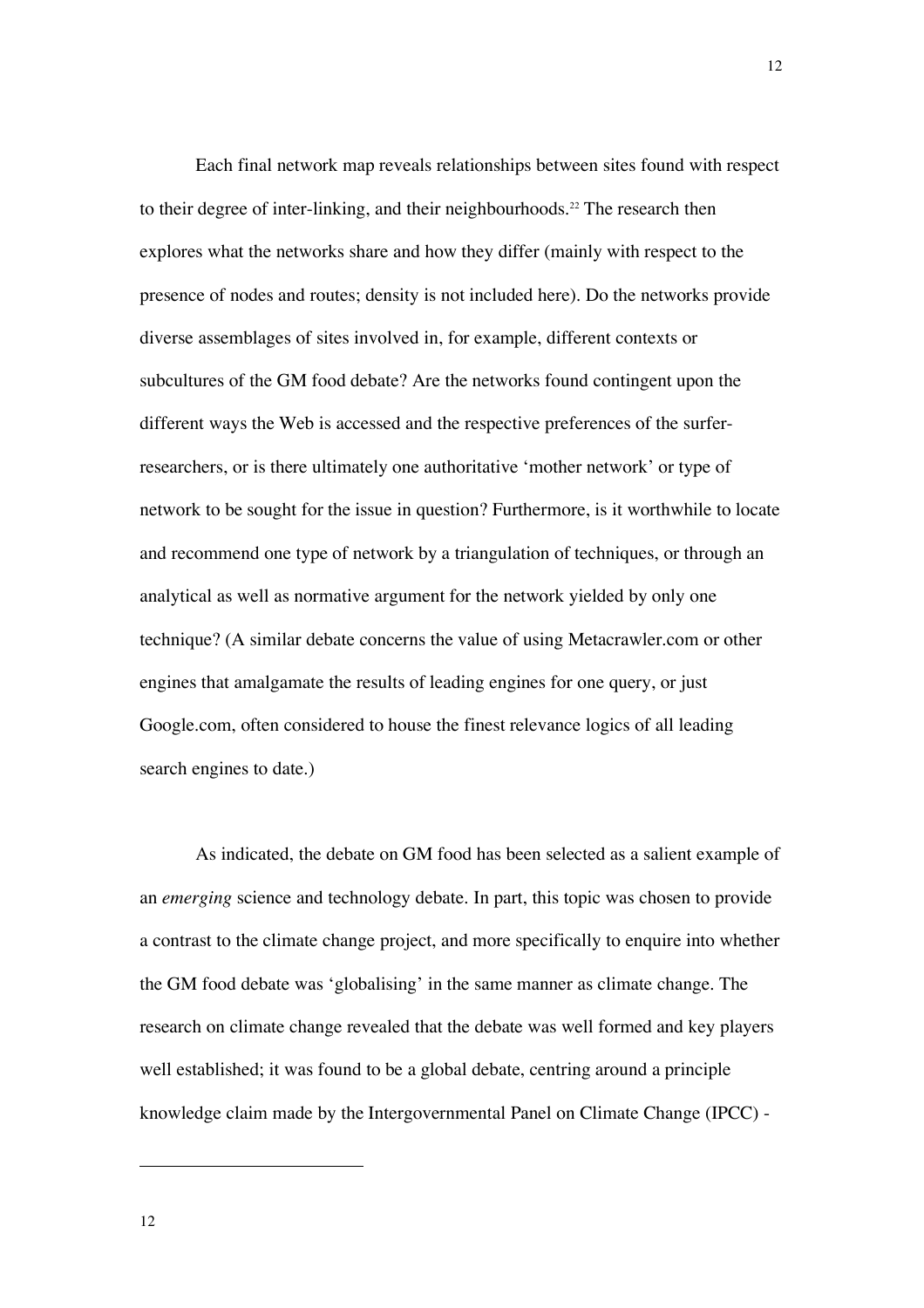its statement on "the balance of evidence suggests a discernible human influence on global climate." The discursive positionings of the relevant players in the climate change debate could be mapped. In separate discursive analysis (mentioned above), broader climate change storylines and those participating in, for example, 'climate change and developing counties' and 'climate change and uncertainty' also were found. By contrast, the GM food debate is much fresher, and seems much less defined; in this way it can be perceived as a prospective structure awaiting surferresearcher routing instructions. Perhaps the primary reason that the GM food debate appears so fresh is that there seems to be no statement around which a debate is formed. (Hence the absence of discursive analysis in this article.) Thus, as we touch on below, the terminology of the issue itself is only beginning to settle around 'genetically modified food' from earlier terms such as 'genetically engineered food' or 'genetically altered food' (from the North American context). The terminological differences also point to only a gradual emergence of a global, or globalising debate. Here it should be noted that the research does recognise the value of providing time series analysis, i.e., a series of snapshots of the different stages or states of the issue networks (and the discursive and organisational positionings) over time in order to chart the *globalisation of issues in the making*, among other interests.

13

#### **Entering Issue Networks by Surfer-Researcher Preferences**

*Search Engine (AltaVista)* 

13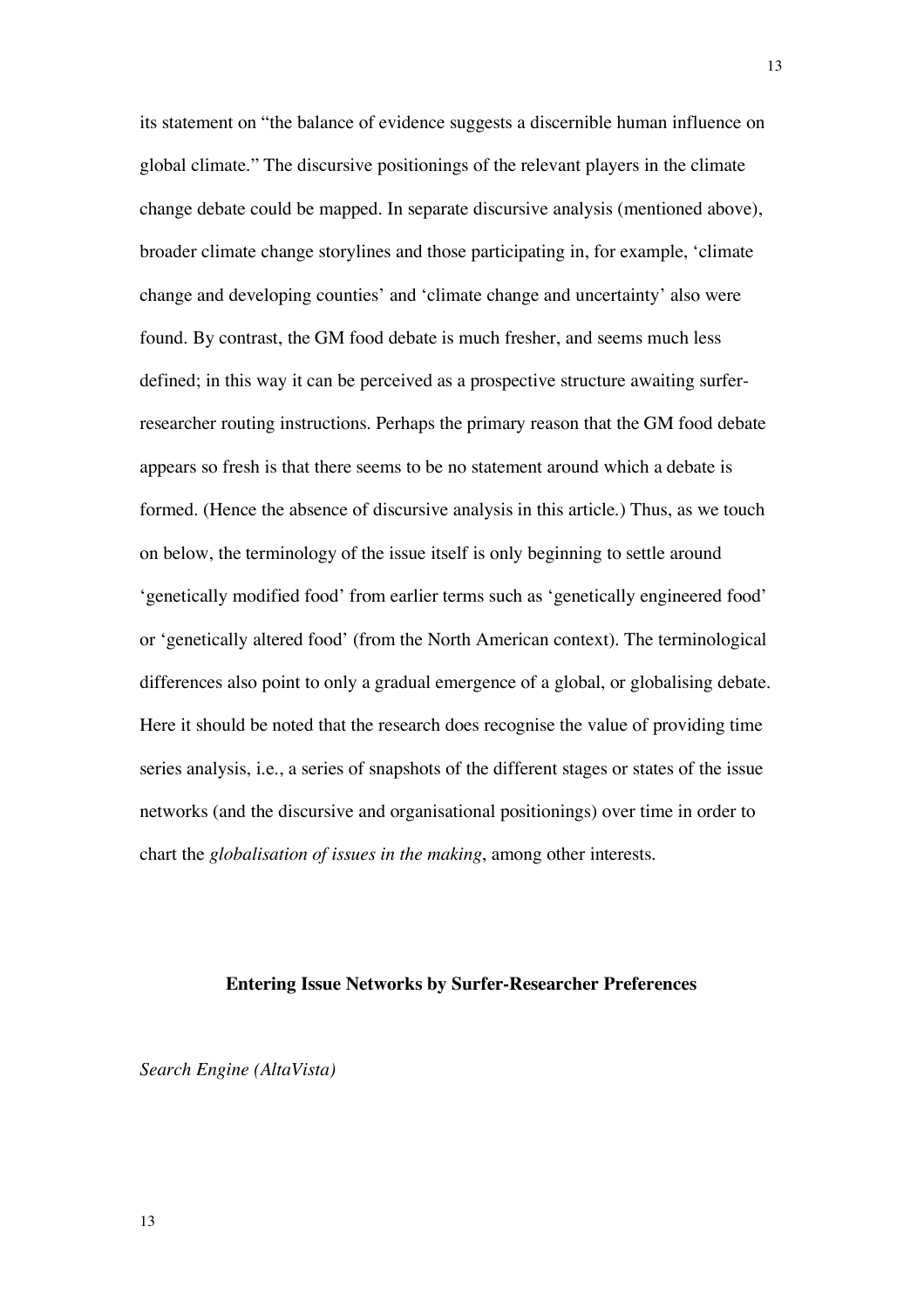Search engines crawl and index information in significantly different ways.<sup>23</sup> It is beyond the scope of this article to recount the logics of search engines, leading or otherwise. Suffice it to say that of all key word entries, 'issue' searches, unlike those for single institutions or individuals, yield considerably different sets of returns across engines, as was found in the climate change research and anecdotally noted in the GM food work. (Hence both the value, in terms of diversity, and the dubiousness, in terms of authority, of metacrawlers.) For the search engine entry point, we used AltaVista because of is 'relevance' logics, the above-average size of its database and it capacity for advanced search specifications ('fancy features'). Boolean syntax permits (among other things) an assessment based on the number of inward links to each located site.

The search engine sampling technique involved the following.

1) AltaVista was queried for "genetically modified food" and "genetically engineered food". GM food was selected for further analysis because international organisations (UN and NGO's), European bodies (EU as well as national governments and NGO's) and transnational corporations (Monsanto and Novartis) were found to be using the terminology.

2) In the top ten returns, only four organisations appeared, which became obvious when the amount of links into the individual pages and the amount of links into the sites as a whole were examined.

3) Next, the surfer-researcher followed a preference to assemble the DNS information for the four core sites.<sup>24</sup> (Viewing the actual names and addresses of organisations, as one may do using Alexa, presumably informs the surfer-researcher's own ideas about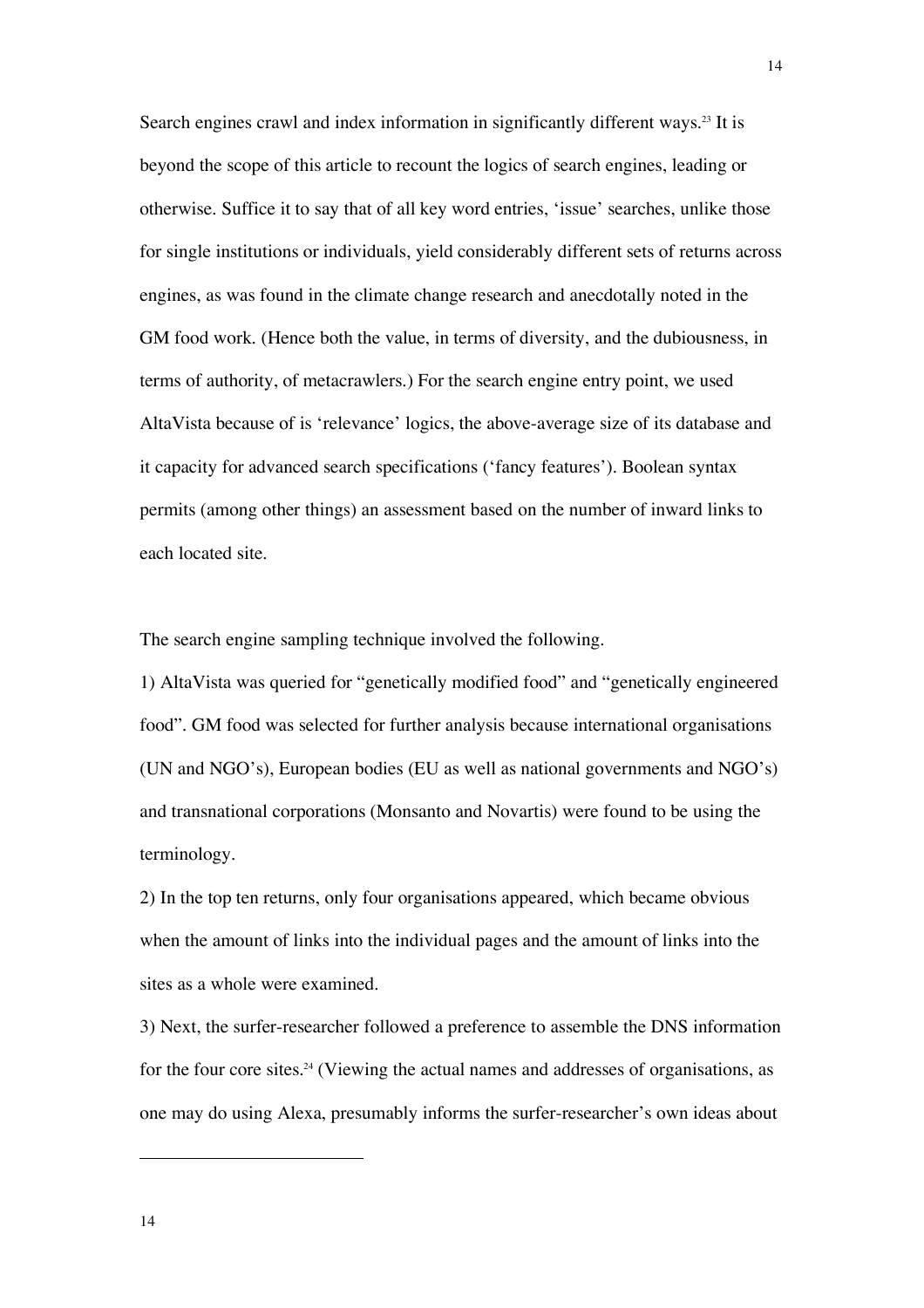their relative authority.) Figure one displays the four core sites, the lack of interlinking between them, and their DNS information (for the sake of completeness). 4) The researcher concluded the exercise because of the apparent absence of a network yielded by AltaVista. (None of the four core sites was interlinked.) The surfer-researcher lost interest.

## **<insert figure one about here>**

Figure 1: Search Engine Technique. Depiction of the four organizational pages (with no interlinking between them) returned in AltaVista's first ten results from the query "GM Food", 26 July 1999. Image by Alexander Bruce Wilkie.

### *Associative Reasonin*g

The Associative Reasoning technique addresses the issue of personal interpretative processes (educated guesses) in Web navigation. Here the GM food debate is entered from URLs selected on the basis of a hunch about the relationship between a domain name and the issue. Such thinking is in keeping with general Web-literate expectations; that is, one could expect the most basic terms for a product or an issue would be turned into a domain name by a relevant source, perhaps after that source has purchased the domain from a 'poacher' - an individual or company that reserves a name only to sell it. In the technique, a series of generically relevant domain names was chosen, and plotted in the following steps.

1) The researcher's initial hunch about a potential relationship between milk and genetic modification led to the selection of a URL to begin the analysis: http://www.milk.org. From milk.org the links out were followed in the hopes of finding a set of intuitively relevant parties (on the basis of domain name alone). Of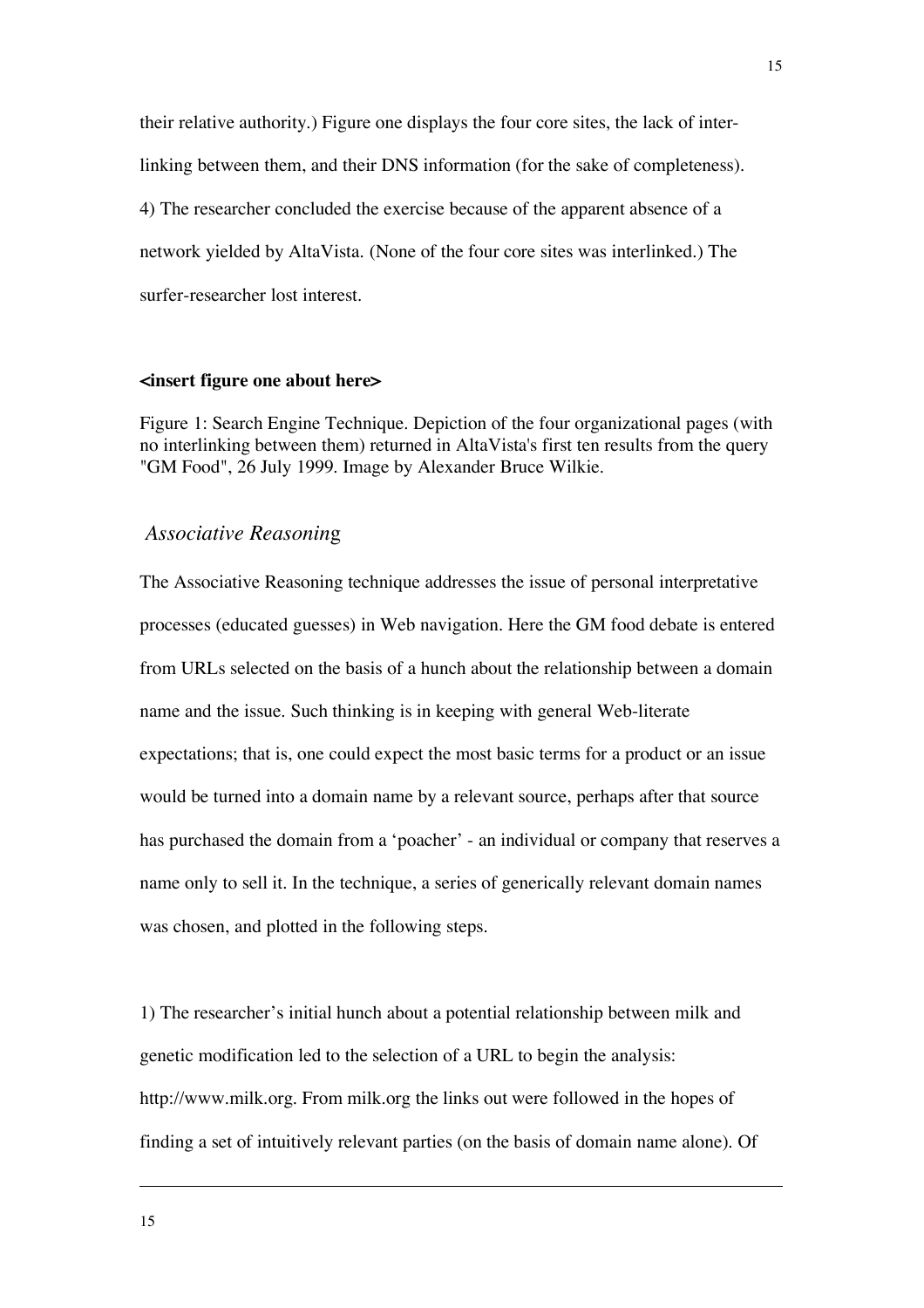the 'relevant' parties found - a Dutch Ministry, two UN bodies and two main EU sites - there were no common link recipients; indeed there appeared to be distinctly separate networks around the EU and the UN, with GM food being one of many subjects. (A similar problem was encountered in the initial stage of the public trust logics method, below.) The organisations found were not deemed 'central' for their lack of 'network'. They were abandoned.

2) Keeping to the idea that relevant domain names are owned by relevant parties and that a series of .org's is more likely to lead the surfer-researcher to a network, to milk.org was added corn.org and grains.org as potentially relevant parties. (The domains gmfood.org as well as gmfood.com had been reserved by a poacher and a hit- and banner ad-seeker, respectively; the former is not online and the latter site contains only banner ads, and a borrowed engine.) Between these newly selected candidates for central players, four common link recipients were located: fao.org, wto.org, usda.gov and econ.ag.gov (a branch of the USDA). In previous work, of the candidates in the pool - the starting points and common link recipients - central players were chosen owing to the scope of their presentation of the issue, in terms of coverage and the transdiscursivity of the links in their link lists. Here the surferresearcher now had seven sites (milk.org, corn.org, grains.org, fao.org, wto.org, usda.gov and econ.ag.gov) in the pool of actors to create a GM food issue network from associative reasoning and common link following. It was assumed that an .org/.gov mix of starting points would produce an issue network of sufficient scope and transdiscursivity.

3) All the outward links from the pool were captured, and, applying an authority threshold, only those organisations (sites) receiving 3 or more links from the central players were elected as relevant. The following sites were captured (but not depicted).

16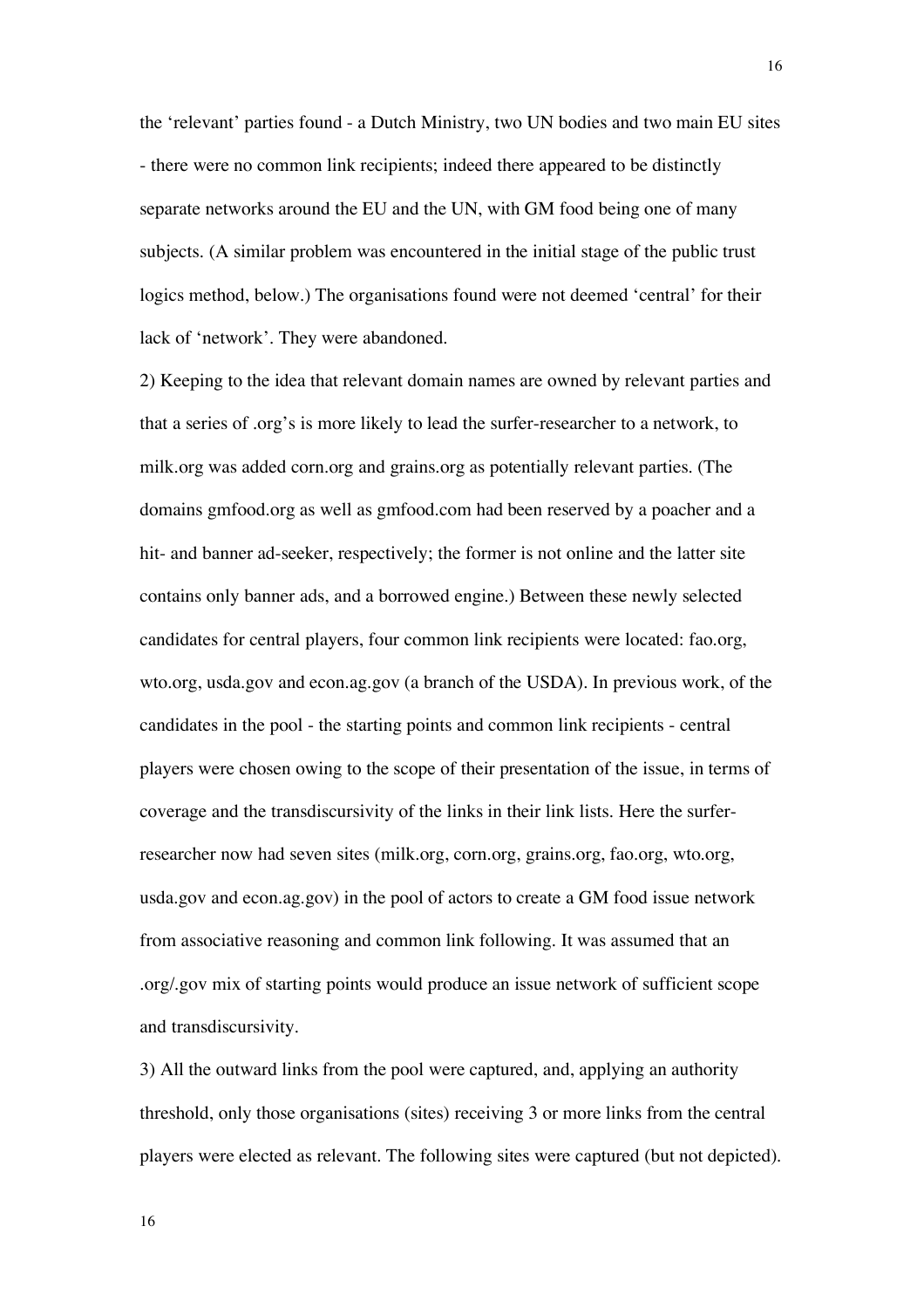http://www.epa.gov http://www.econ.ag.gov http://www.wto.org http://www.fao.org http://www.usda.gov http://www.fas.usda.gov http://www.ars.usda.gov

The researcher decided to abandon the mapping of the network dominated by US governmental agencies, the UN and the WTO owing to the lack of transdiscursivity. It had become an inter-governmental issue network.

## *Public Trust Logics*

Public trust involves a familiarity logic of a different kind from associative reasoning. Here the individual seeks organisations they trust and/or expect to be involved in the GM food debate. Here, the researcher 'trusted' Monsanto.com and Greenpeace.org to be in the GM food debate.

1) The method began with comparing the outward links from Greenpeace.org and Monsanto.com. The first sweep revealed that these two URLs had no links in common, and it was unclear which organisations discuss GM food. This phase resulted in an amorphous set of only generally related bodies. A preliminary assessment suggested that on the global level the GM food debate has not been articulated, institutionalised and inter-networked in the manner of the climate change debate. The phase was abandoned.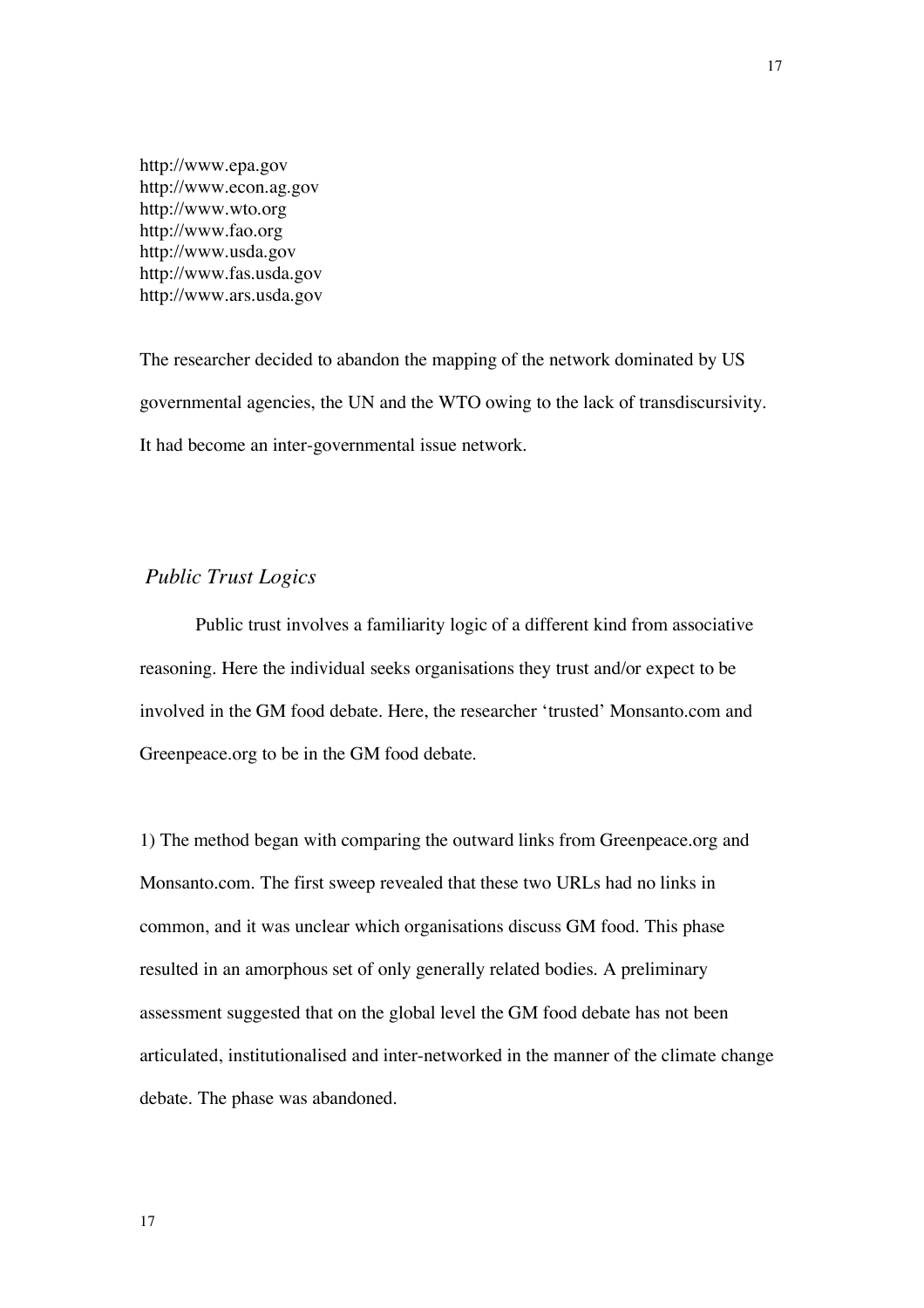2) While the debate is not well formed on an international level, a national focus might reveal more telling inter-linking patterns. Thus the new experimentation began with the UK sites of Monsanto and Greenpeace. Here it was found that several organisations appear on both link lists. Then the link lists of the linkees (link recipients) were consulted, and from these lists the interlinkings between all the organisations in the pool (the central players plus the common link recipients) were plotted.

3) In keeping with the general network sampling method, it was decided to increase the authority threshold of the organisations within the network. For this sample of organisations only those organisations with more than 3 links in from the pool were selected.

4) An inter-link map outlining the network relationships between the key players in the (UK) GM food debate was crafted (see figure two); among other things it reveals (only) a gradual globalisation of the (scope of the actors in the) debate beyond the national context.

#### **<insert figure two about here>**

Figure 2: Public Trust Technique. Depiction of the organisations (and their interlinkings) in the GM food issue network, October 1999. Image by Noortje Marres and Stephanie Hankey.

#### *Media Stories*

Instead of employing a search engine, guessing URLs (in the associative reasoning method) or following the 'usual suspects' (in the public trust method), surferresearchers may prefer to read and follow links from a story by an authoritative online (or off-line) news source to understand the issue. The attempt here is to ascertain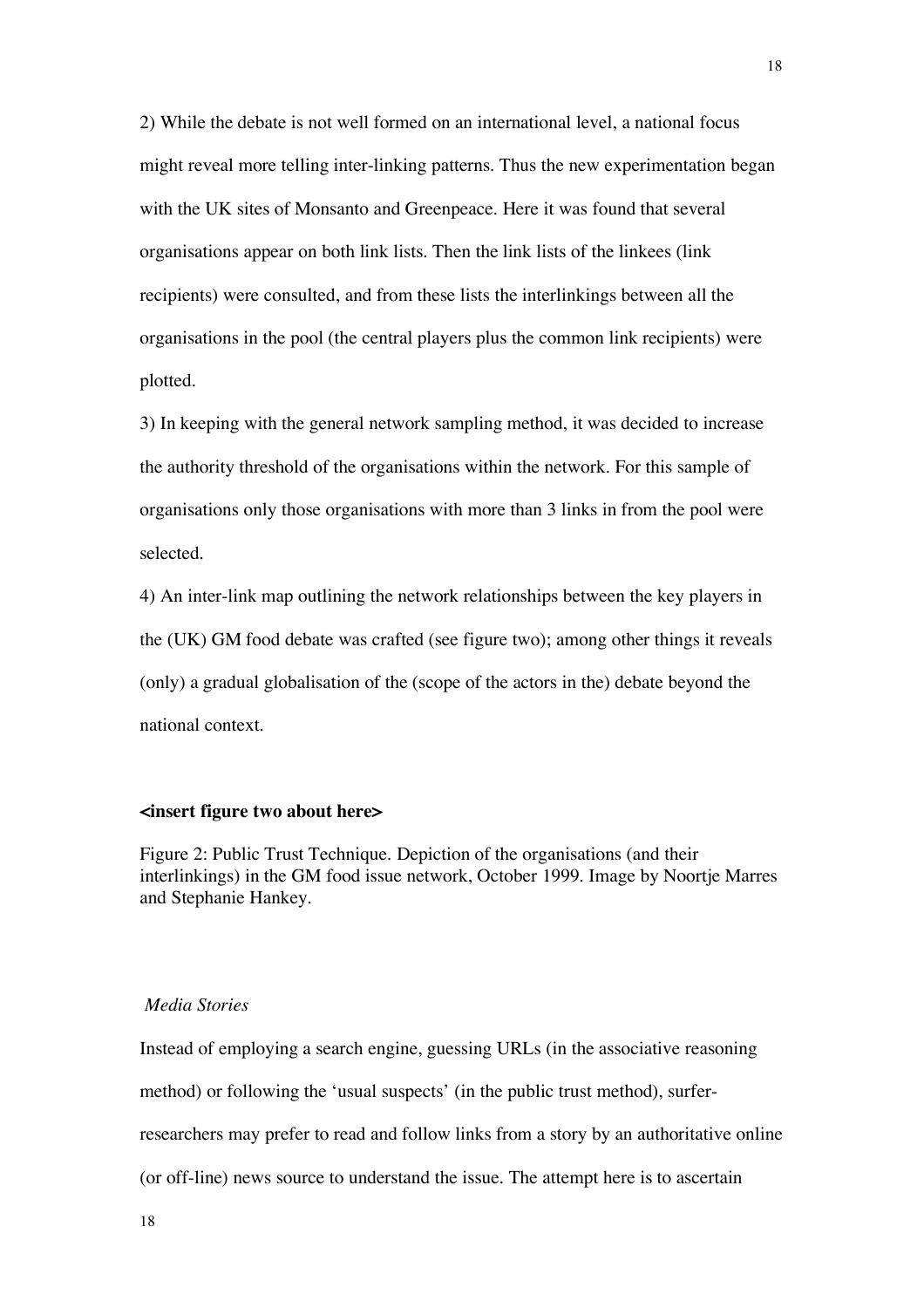whether, at least in this particular case, the story leads to an issue network (and, perhaps, reveals whether the journalist followed conventional snowballing or newer link-following techniques in an emerging form of 'digital journalism'). The media story demarcation procedure began with a piece from BBC Online News - "GM Experiment will continue," July 26, 1999. The links within the story as well as those listed as 'related' links were collected.

1) Six URLs were listed on the story page. The surfer-researcher also was able to locate the URL for the other leading actor in the story, a 'lone scientist', whose homepage or institutional Web site was not listed on the BBC story page. The interlinkings of the seven sources were depicted (for the actors in the story and their interlinkings, see figure four). Given the authority of the news source, all sources were retained as central players.

2) All the links out of the seven URLs were captured, and given the large quantity of candidates for the pool only those organisations receiving two or more links from the central players in the BBC news story were captured. Thus the surfer-researcher employed an authority threshold at an earlier stage.

3) The interlinkings between all the 21 actors were then sketched (see figure 3a).

#### **<insert figure 3a about here>**

Figure 3a: Media Stories Technique. Depiction of the organisations (and their interlinkings) in the GM food story pool, from BBC online's "GM Experiment will continue," 26 July 1999. Image by Stephanie Hankey.

4) All the links out of all 21 actors were collected (some 720 in all). Applying the authority threshold only those organisations receiving 3 or more links from the network were mapped as relevant parties to the debate. 21 actors made the map (including the original seven). 17 actors, receiving 2 links from the network, were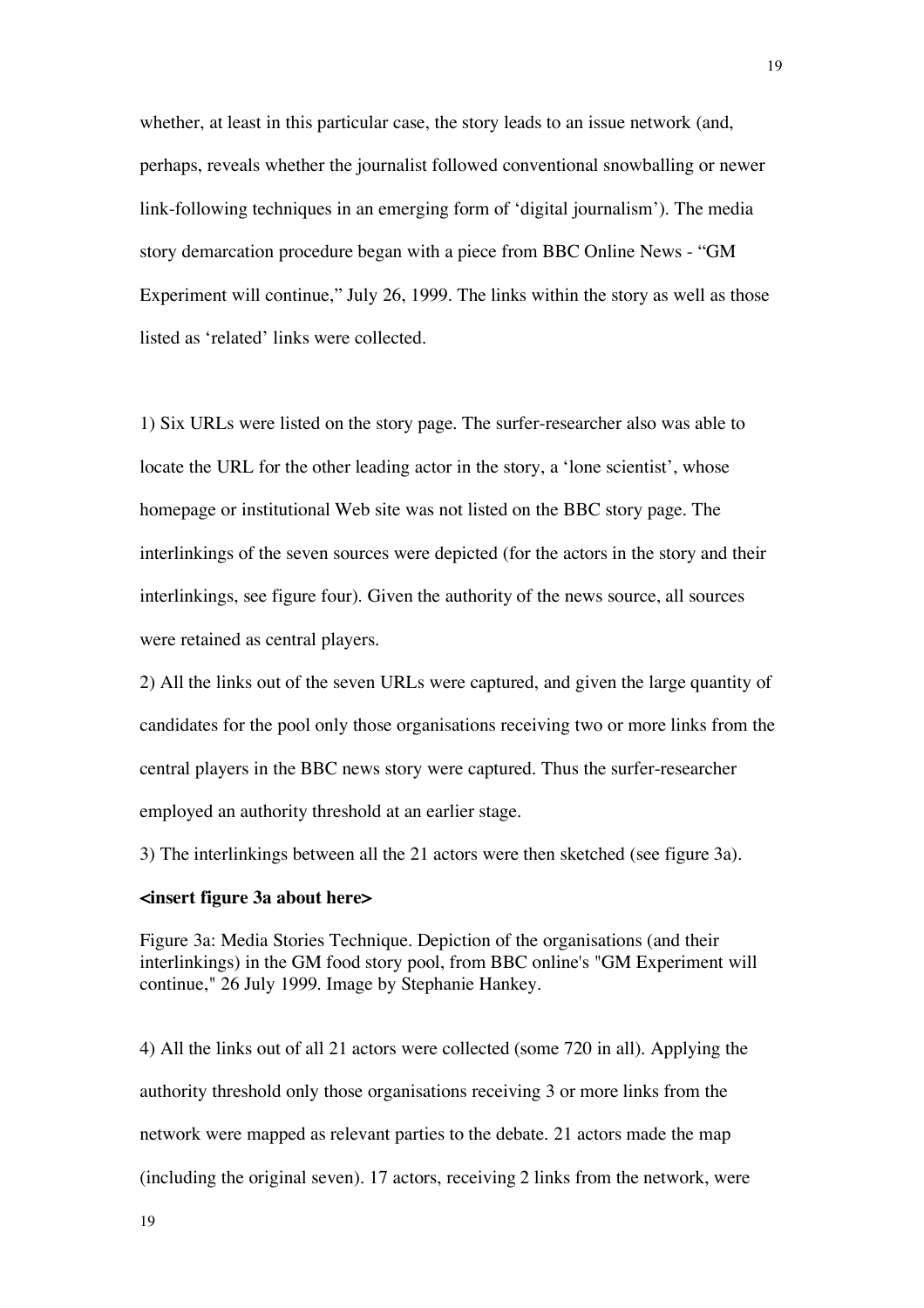stricken from the map. A lower authority threshold, which we could dub 'high' inclusiveness in the debate, would have allowed these actors onto the map. Here, however, they were deemed less relevant for a debate with 'medium' inclusiveness. ('Low inclusiveness would mean that the authority threshold is raised to 4 links in from the sample.) The technique seeks the highest authority threshold that still exhibits transdiscursivity. Such strictness also is in keeping with a perceived need to avoid 'democratic overload' in meaningful online and offline public debating. 5) The surfer-researcher made an alternative depiction of the network through 'actor profiles' (see figure 3b). In depicting the quantity of links each actor has received from the sample, these actor profiles demonstrate the relative authority of the actors according to the network.

#### **<insert Figure 3b about here>**

Figure 3b: Media Stories Technique, Actor Profiles. Depictions of the relative authorities (by quantities of links received from the network) of actors in the GM food story network, from BBC online's "GM Experiment will continue," 26 July 1999. Image by Stephanie Hankey.

# *Discussion Lists*

 Some of the more net-literate and interested users subscribe to discussion lists to gain insight on an issue, often from other subscribers of similar mind, politics, and/or profession. (The outcomes of such like-mindedness with regards to the content of the discussions as well as the link recommendations made could be dubbed the 'list effect'.) The discussion list technique described here interlinks all URLs listed during a five day window (July  $28^{th}$  – August 1<sup>st</sup> 1999) on an email discussion list debating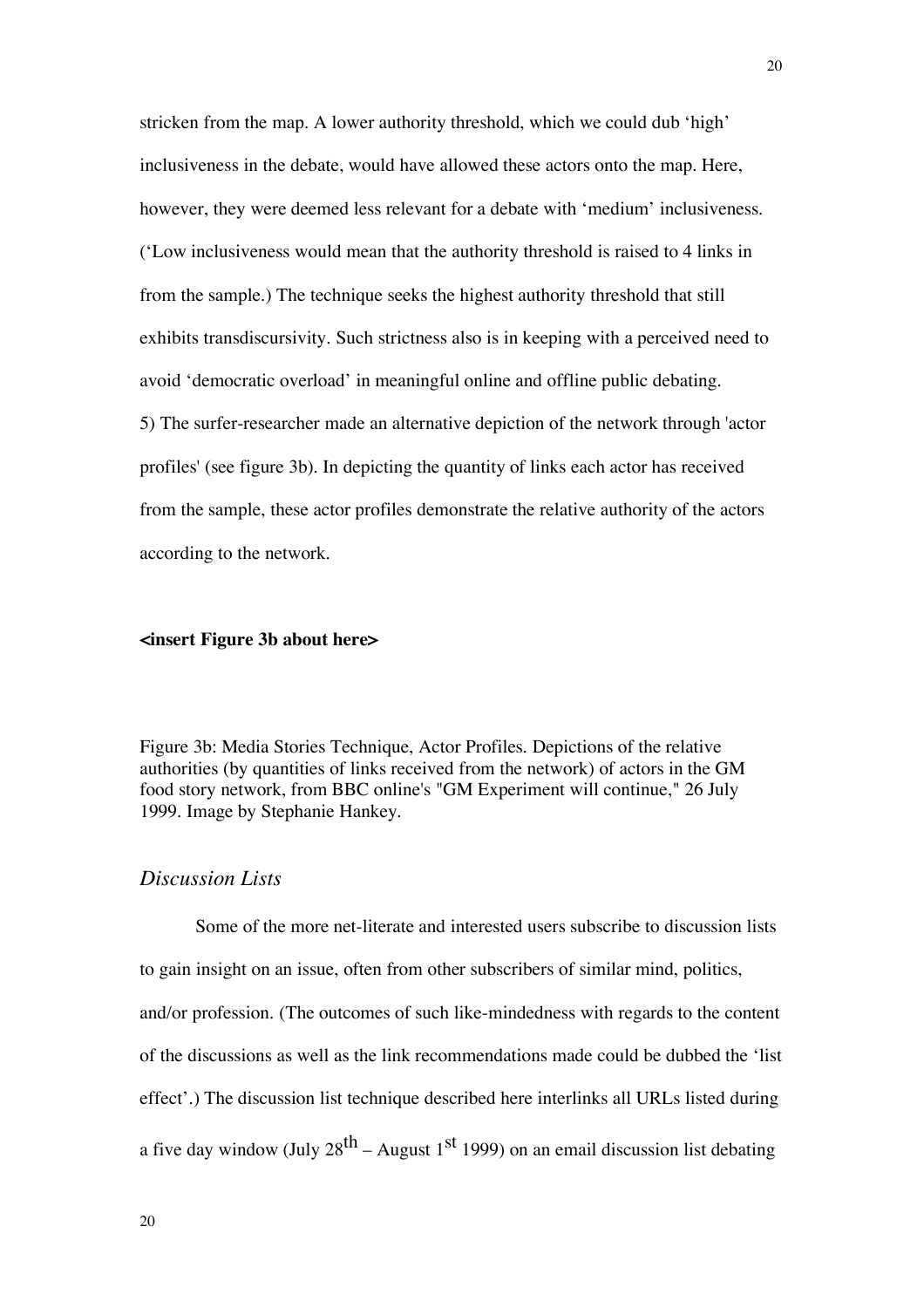GM food. The discussion list, *GenTech*, was located by following links from the BBC story, discussed above. Though the lists could be reached by the surfer-researcher inclined to follow media stories together with discussion lists, we decided not to combine the URLs recommended by the discussion list with those recommended by the BBC story. We decided to keep the methods separate in this analysis for the sake of clarity. Network demarcation ensued.

1) The mailing list archives for email discussion list *GenTech*

(http://www.gene.ch/archives.html) were accessed for a five-day period (July  $28^{th}$  –

August  $1<sup>st</sup>$  1999).

2) The URLs mentioned or referenced in the discussion list were collected, yielding 7 individual URLs.

http://www.econ.ag.gov/whatsnew/issues/biotech/ http://www.econ.ag.gov/whatsnew/issues/gmo/index.htm http://www.ul.ie/~biotech http://www.biotech-info.net/RR\_yield\_drag\_98.pdf http://www.greenpeace.org http://www.monsanto.com/monsanto/investor/summary/default.htm http://www.hfxnews.southam.ca/story6.html

3) Owing to the absence of a network around greenpeace.org and monsanto.com (found with the public trust method), the search for a network around these sites was abandoned by the surfer-researcher.

## **Preliminary Findings. Hot Routes and Storylines through Issue Networks**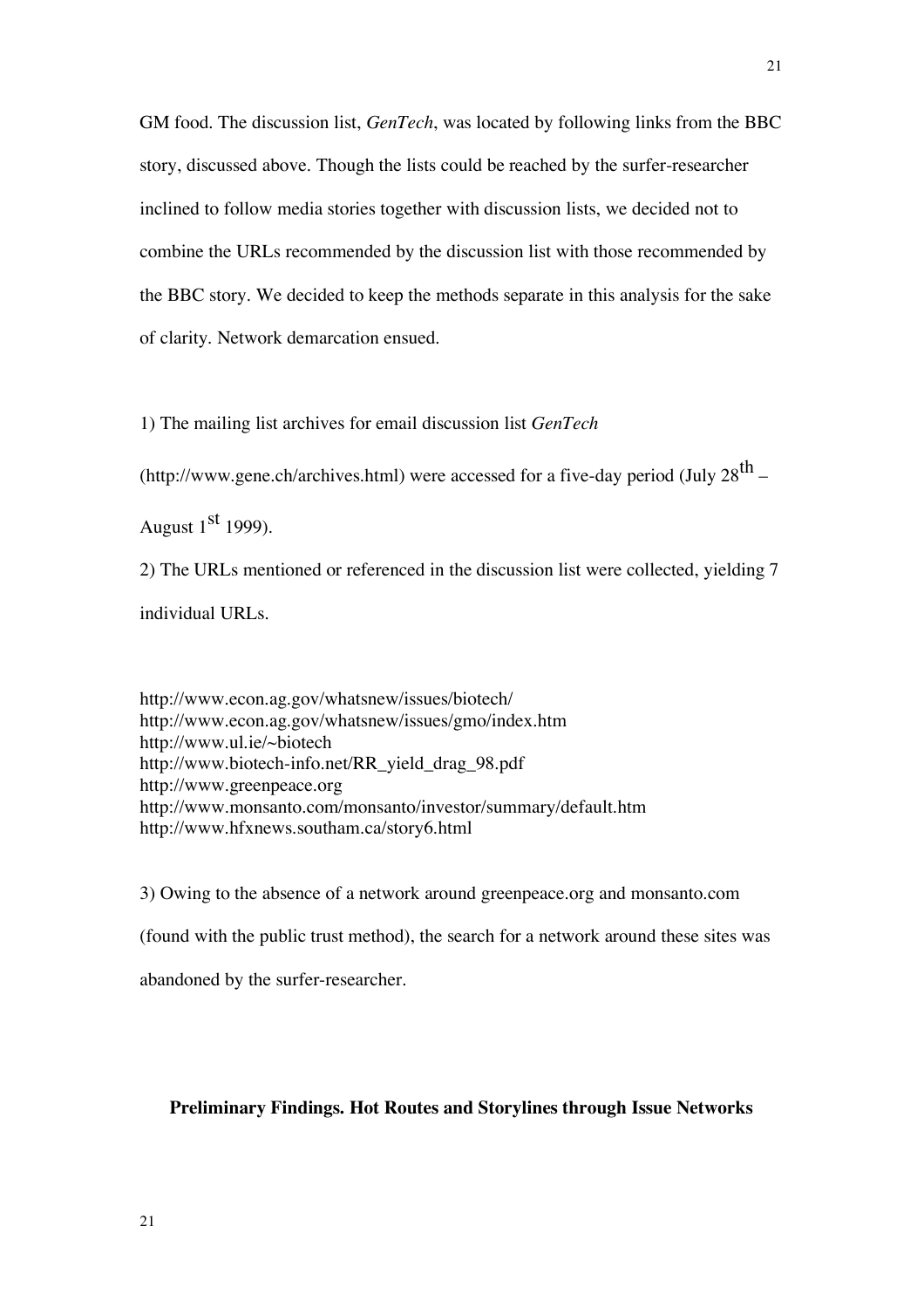It should be emphasised, without remorse, that surfer-researcher preferences, which lie at the heart of 'finding and knowing' on the Web, were behind the decisions to abandon the makings of potential, incipient issue networks on GM food at various stages of the formal method, especially in the case of the search engine and less so for associative reasoning and the discussion lists. Apart from the surfer-researchers' preferences, however, there are more formal (or intuitively obvious) reasons to discount the prospect of locating authoritative issues networks from the search engine. Since AltaVista indexes sites in its database according to self-described metatags and the location and frequency of key words in the site, the database, queried by the surfer, contains any number of sites with mention of GM food. The ones rising towards the top of the rankings are those receiving links from the entire Web (and not necessary from GM food sites). (Other engines, as Direct Hit, further boost sites on the basis of what surfers, querying the same term, have in turn clicked from the engine returns.) The top ten returns may not lead directly to a issue network, not only because 'issue network authority logics' are not built into AltaVista but because 'relevant' organisations may not be heeding AltaVista's and other search engine watchers' tips to rise in the rankings.<sup>25</sup> In order to gain a quick idea of a network surrounding an issue, using AltaVista, one or more intuitively authoritative entities may be chosen, and their links in checked through fancy features. The sites occurring frequently may hint at candidate central players. The surfer-researcher decided to abandon such a method owing to the lack of candidate central players in the first set of ten returns.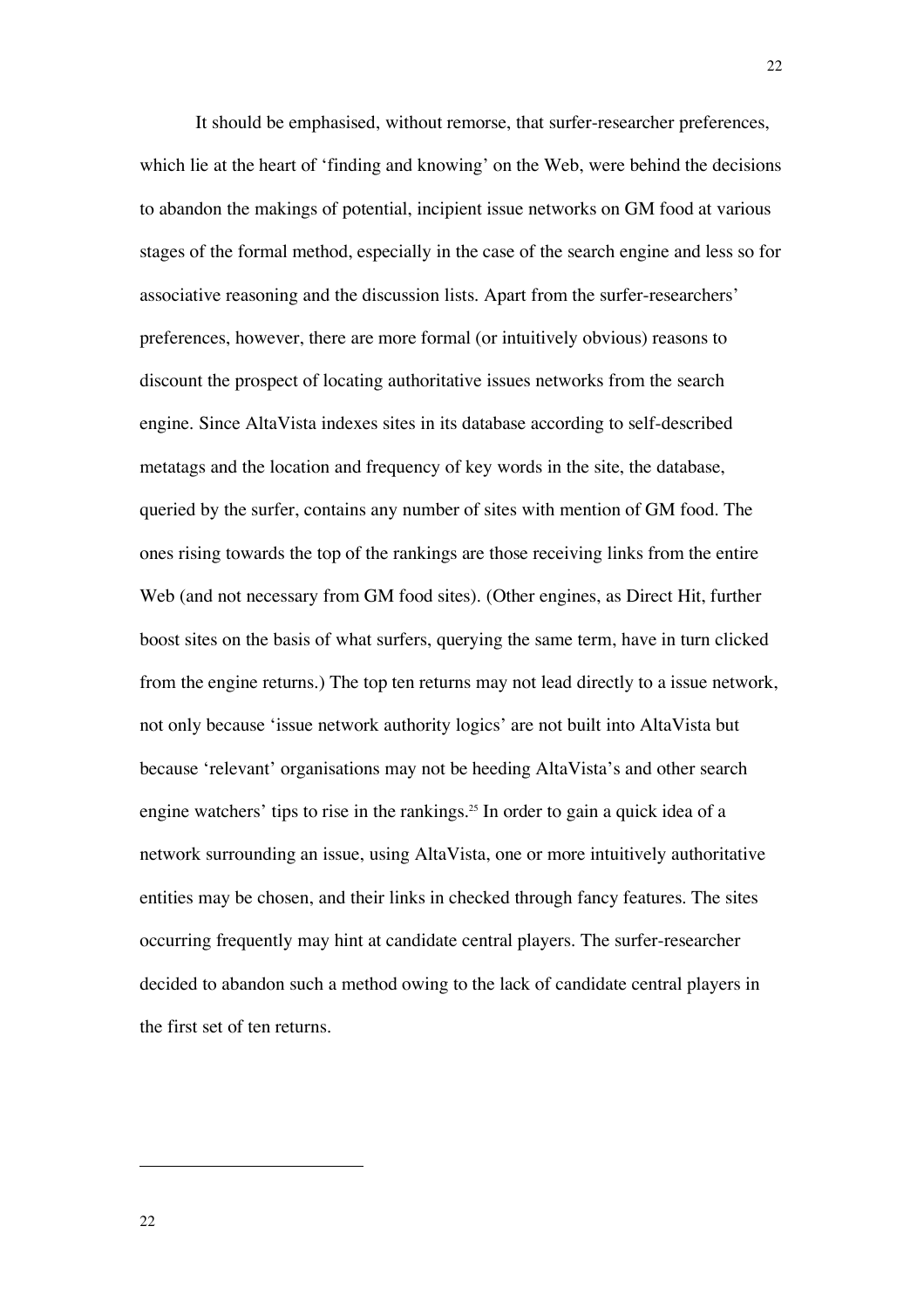While further empirical research has yet to be carried out on its efficacy, associative reasoning is rather hit and miss. Whilst the 'domain name wars' (a summary term for battles between poachers and legal entities wishing to secure online equivalents of their names, with any number of grey cases) are beginning to result in a loose correlation between well-known institutions and domain names, 'issue names' may hardly correspond to authoritative issue associations, lobbies, researchers, institutions, what have you. This much is obvious. In our case, specifically, gmfood.com and gmfood.org are reserved by individuals or companies, and await purchase. Moreover, it is a stretch to expect even the most Web-literate to guess truefood.org (the name of the URL for Greenpeace's GM food campaign), though the network yielded by milk.org, corn.org and grains.org should cause more formal surfer-researchers to take notice.

 The discussion list results are a different matter, for the URLs collected are based on informed discussant recommendations. Though a larger scale analysis would be necessary, it could be expected that the 'level' of the list would produce different outcomes. Net-discussants generally assuming a high level of understanding of the issue may suggest more specific and obscure links ('interesting to the discussion'), while lists exhibiting a tolerance for neophytes to the issue may suggest more basic starting points. In comparison with the outcomes from the other starting points in this research, the discussants recommended any number of palpably relevant parties (e.g., greenpeace.org and monsanto.org), but these did not yield an issue network, as was found in the opening stages of the public trust logics method. Only behind the UK domains was an authoritative network later discovered.

23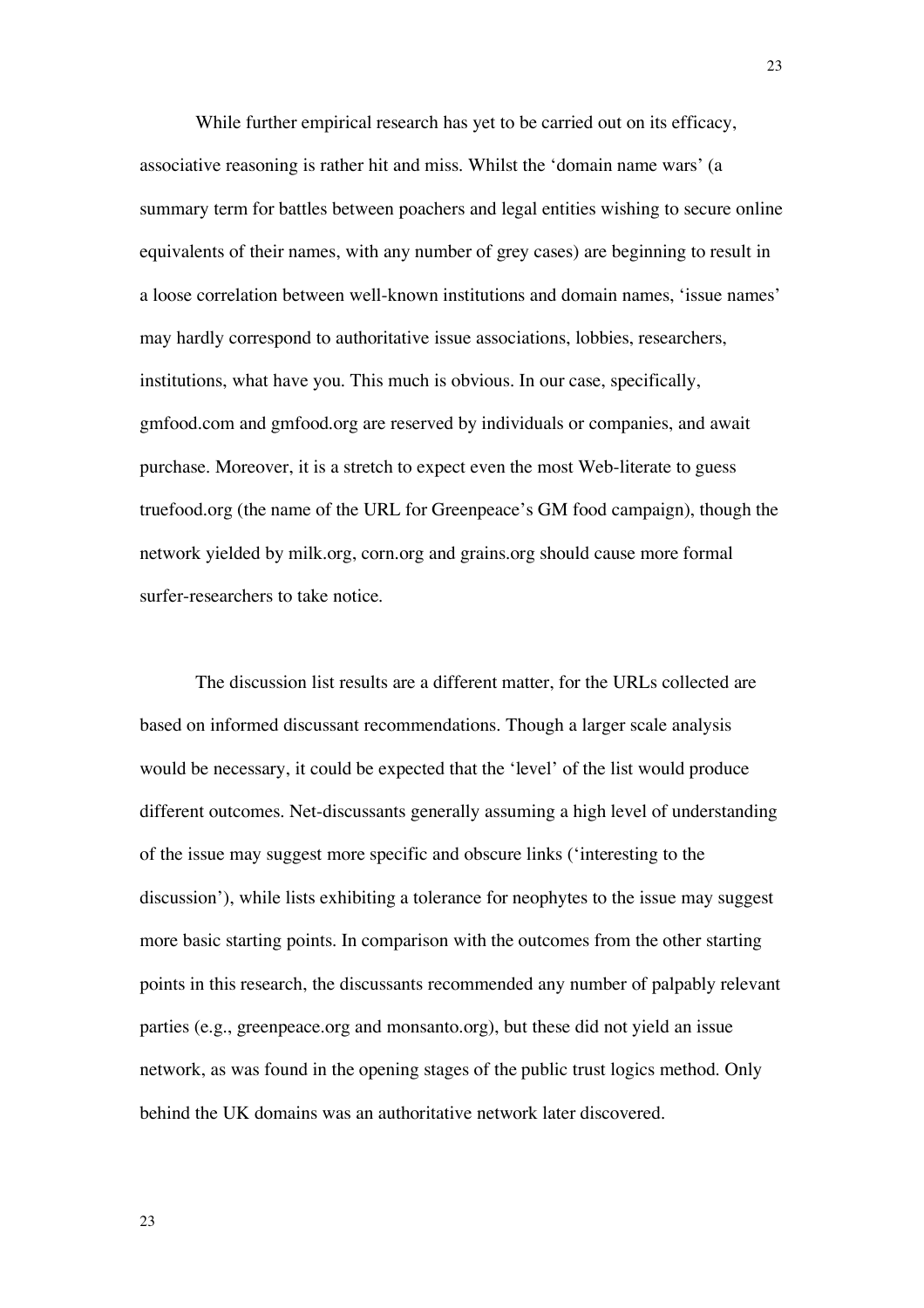Where the media stories method is concerned, there is merit in assuming that the links recommended in online news stories by traditionally authoritative sources could lead to an understanding of the issue (or, intuitively, 'the story behind the story'), however much the journalist's method may not (yet) be that of a 'digital journalist'. Indeed, it is an empirical question whether stories by individual journalists or individual news companies generally come (in the 'related links' sections following the story) with an understanding of 'networked sources'. Such research, again with larger data sets, would have to be undertaken.

 Here, however, we can put the issue differently (and more radically), in order to pursue an understanding (by navigating) of a relationship between digital journalism and online news stories. Could the journalist have written the story by following ('her related' and subsequently recommended) sources in a single surf? In other words, is there a route through which the media surfer-researcher could find the journalist's storyline, on the basis of the recommendations made on the story page? Can one surf the story? With the caveat of the unlinked, 'lone scientist' being absent from the Web, here the answer is in the affirmative, at least with the use of the map.26 Below, the single-surf story is highlighted within the original media stories GM food network map. Since the surfer-researcher could not navigate this debate by following links from the sites alone (the directionality is missing), the map would have to be inserted into the surfing process, for a 'line' through the journalist's 'story' to be located. For the original seven story nodes to be surfed properly (so to speak), DETR would have to solicit a link from Genewatch.

24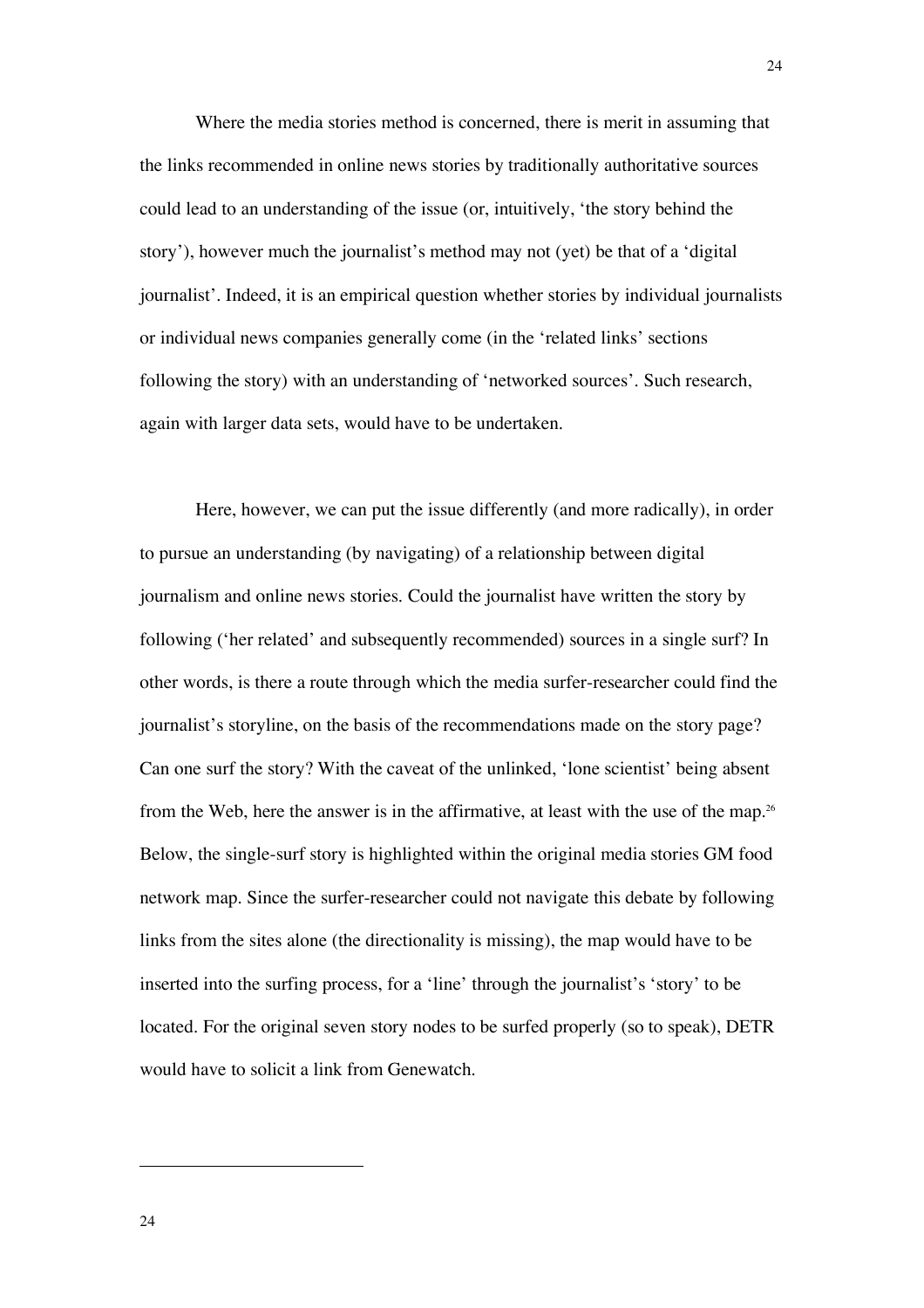#### **<insert figure 4 about here>**

Figure 4: Digital Journalism abstracted from BBC story. Depiction of a potential 'story path' between interlinked organisations mentioned in BBC online's "GM Experiment will continue," 26 July 1999. Image by Stephanie Hankey and Auke Touwslager.

 One may compare node and route findings by overlaying the maps. To begin, it is noted that of the BBC journalist's recommendations, only four of the seven made the public trust logics map. Comparing the final outcomes of the media stories and the public trust network maps, each, however, with a somewhat different network location technique, one notes the overlap of nine nodes. The meta-map with interlinkings, figure five, could serve as a GM food navigator for surfers (and digital journalists) inclined towards a personal net archaeology of trusted actors and authoritative media stories.

## **<insert figure 5 about here>**

Figure 5: Digital Journalism abstracted by overlay of two maps. Depiction of the overlay of the GM story map (figure 3a) and the GM public trust map (figure 2), showing relevant interlinked organisations and new, potential 'story paths'. Image by Marieke van Dijk and Richard Rogers.

 Note that next to highly recognisable NGOs, two UK networks on genetics have achieved great presence on the map - a notable attainment of social relevance for groups presumably without great off-line notoriety. Other parties desiring relevance would have to solicit links from the mapped organisations. In keeping with the organizational policy of strategic hyperlinking, the soliciting parties (practicing 'hyperlink diplomacy') would presumably be vetted by the relevant organisations in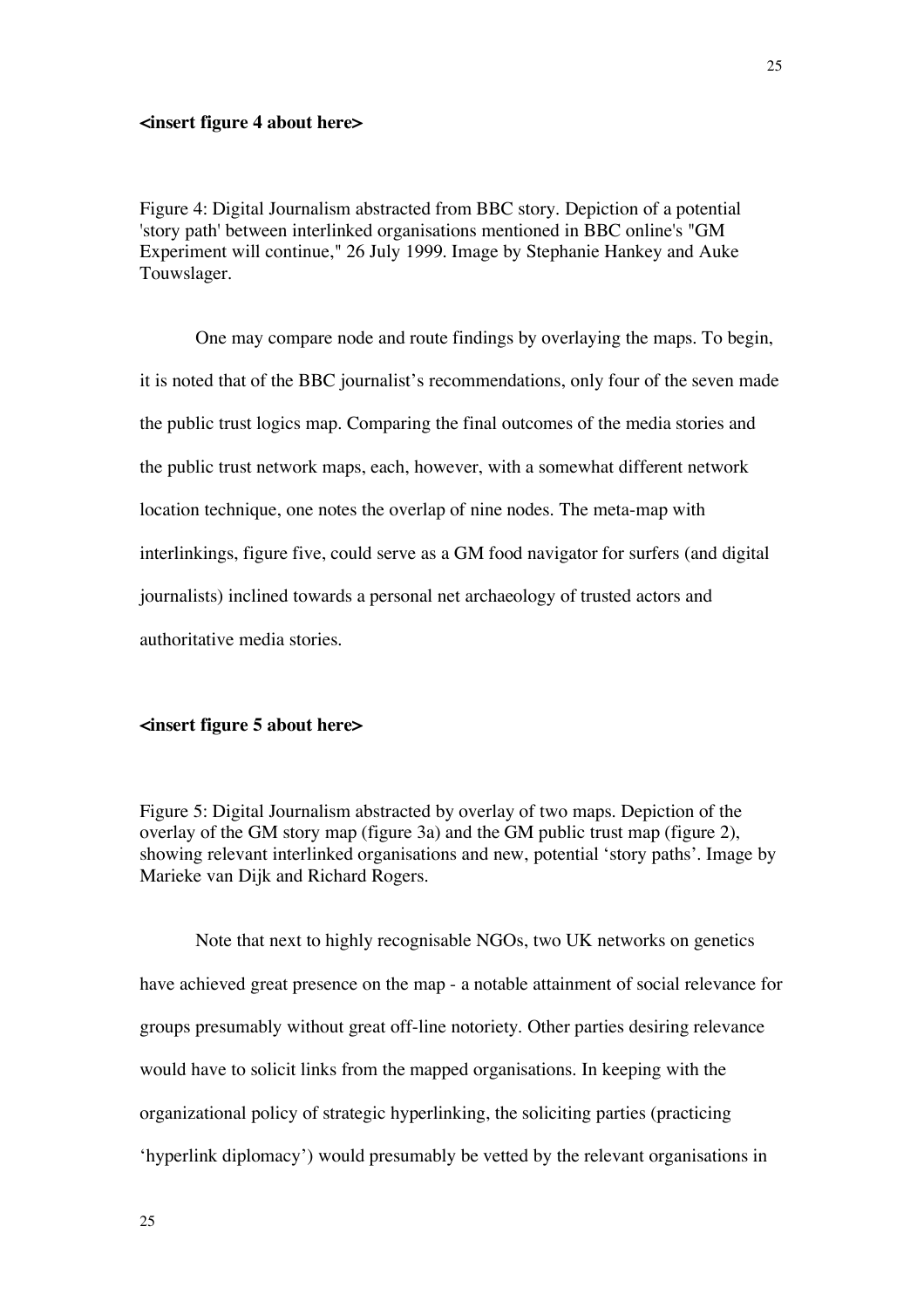their consideration of the (potential) value of granting them a link. In other words, any solicitation on the part of the aspirants would be an attempted demonstration of relevance, in not so much a beauty contest, but rather a show of the value of their content and affinity. After all, a hyperlink is an invitation issued to leave one's own site for another.

 Note, too, that the organisations link-listed presumably would not accept payment for granting a link. Thus the much criticised practice of 'preferred placement' - buying a top slot (i.e., a link and the subsequent hits that go with it) in certain search engine returns - would not apply here. Having located the relevant players in particular issue networks, one could also challenge other seating allotments and 'preferred placements' off-line, as at Davos, where one buys a place in that network in order to participate.

# **Conclusions. Issue Networks as Debate Spaces: Online and Off-line Implications for the Information Society**

 The means by which a debate navigator may surf routes (and potentially stories) through the GM food debate online has been treated in the case of the BBC online news story as well as in the outcome of the comparison of the media stories and public trust methods. Maps were overlaid and routes between hot nodes were depicted. These are the new surfer-researcher recommendations, quite distinct in method and 'spirit' from those served up by certain search engines, using metatags and link counts from the entire web, and by collaborative filtering, using previous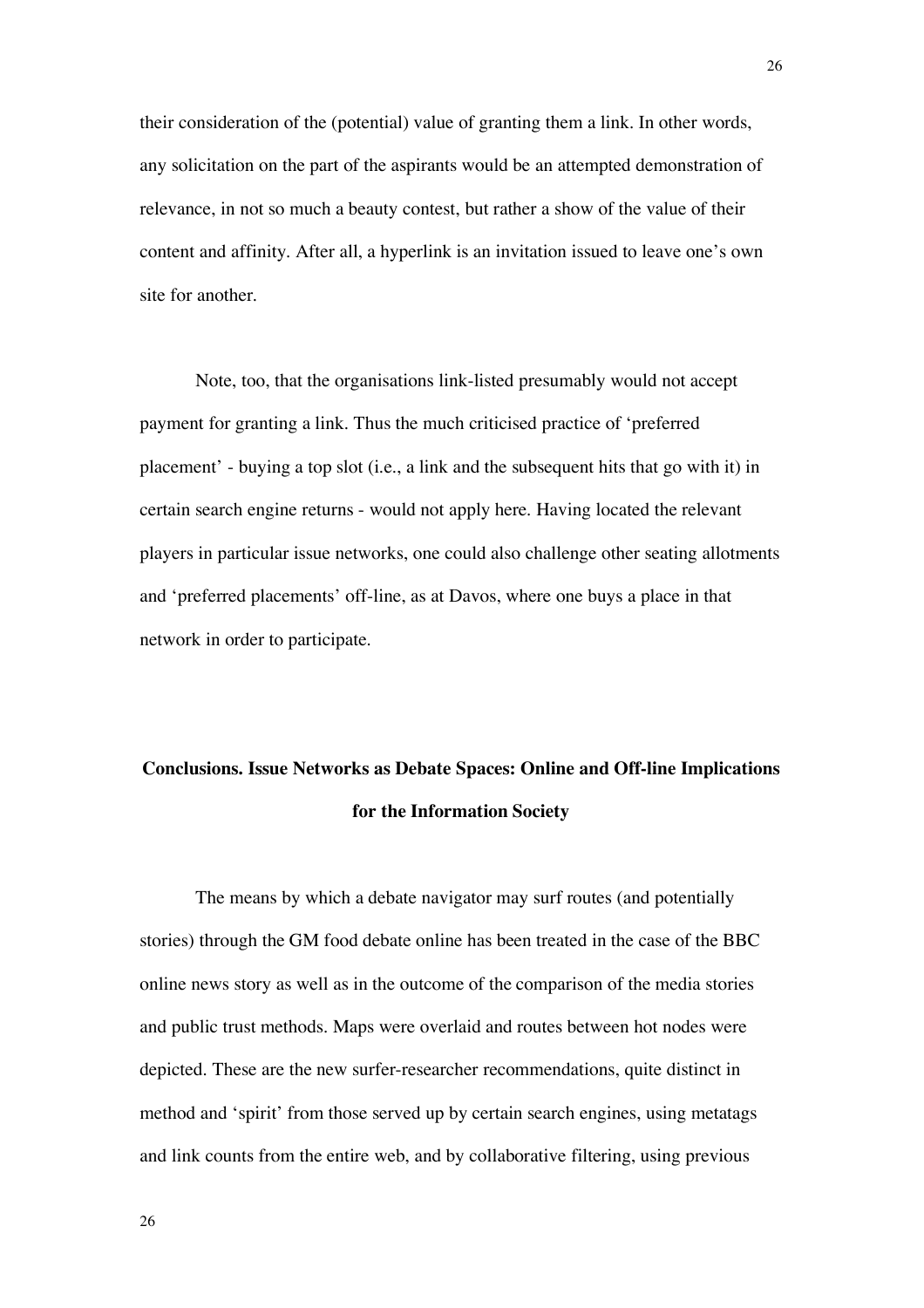surfer paths to point another potentially lost surfer to more Web sites, to phrase it somewhat bluntly. Whereas the collaborative filtering method assumes that surfers on the whole know how to find the authoritative and relevant sources (and makes recommendations from the surfers' 'findings and keepings'), here it is assumed that aid may not be forthcoming from the collective surfer, often exploring issues through search engines or by other means. Indeed, the somewhat anthropological side of the research described above points to any number of abandoned routes made by allegedly expert surfers using not only the search engine but associative reasoning, public trust logics, conventional media stories and discussion lists techniques. These abandoned, expert surfer routes, traced and collectively filtered, probably should not be recommended to other surfers. Instead the recommendations made by Webmasters aids in the demarcation of the issue networks in which they operate, and aids in providing sources the network recommends. These are the authoritative recommendations of choice, it is argued.

 More importantly, however, the Web is beginning to reveal distributions of relevant debating parties that have ramifications far beyond surfing for knowledge. In the piece arguing for the public trust logics method, the case is made for the location of an authoritative network displaying the greatest amount of transdiscursivity, or cross-domain acknowledgement.27 It was pointed out that such a network exhibited one state of the debate from one particular authority threshold (three links in from the sample). Higher authority thresholds revealed only .gov's and .com's, and lower thresholds resulted in the inclusion of supermarkets, alternative lifestyle societies as

27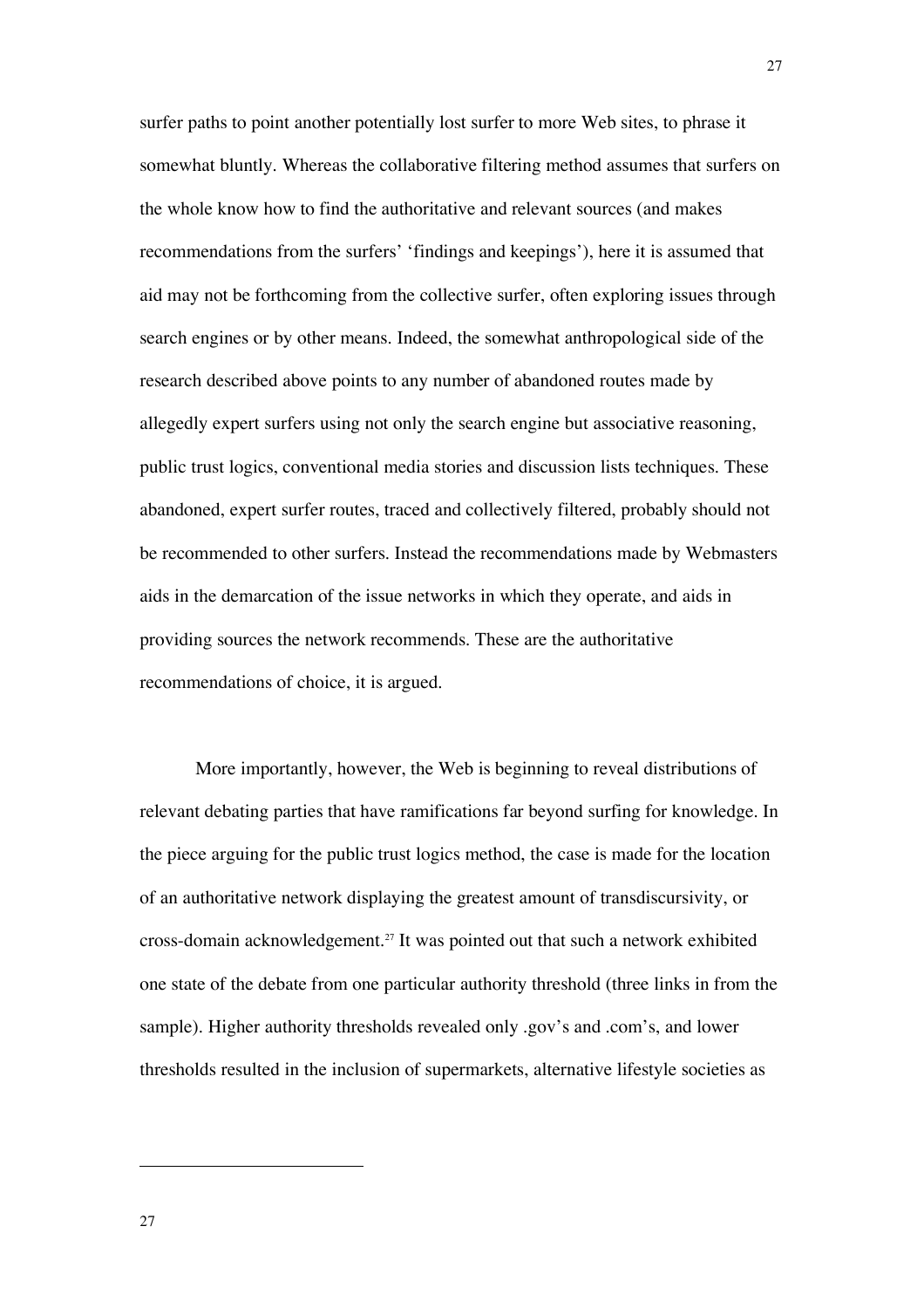well as rogue web sites, which impersonate other sites to parody and critique.<sup>28</sup> A compromise between democratic overload and expert governance was made, in order to put forward a state of the debate with the highest authority measure, still exhibiting transdiscursivity (threshold three). The public trust network depiction, borrowed from astronomical charts, also may be understood as a roundtable. (Where the overlay map is concerned, the comparative researchers -- the authors -- decided to depict the parties as on distinct sides of a rectangular boardroom table, owing to the lack of interlinkings between the .gov's, .com's and .org's. Kinship linkers, each keeps largely to its own domain.) The roundtable network, contrariwise, exhibits the prospect of neo-pluralist participation, as well as potentially reflexive understandings of each other's viewpoints.

 Though an issue network may be found through different entry points and by different net archaeological skills and preferences, the larger issue concerns the preferred 'information society' implied by the network. Here, normative recommendation has been made for the authoritative, transdiscursive network (the roundtable), with sets of relevant parties on the Web awaiting invitation to at least the virtual GM food summit, with potential storylines already in place for the agenda. As discussed above, the parties off the map are left to devise a new Web presence strategy. (They may use the maps.) If the network still does not acknowledge their authority in the debate, they would have to endeavour to buy their way in.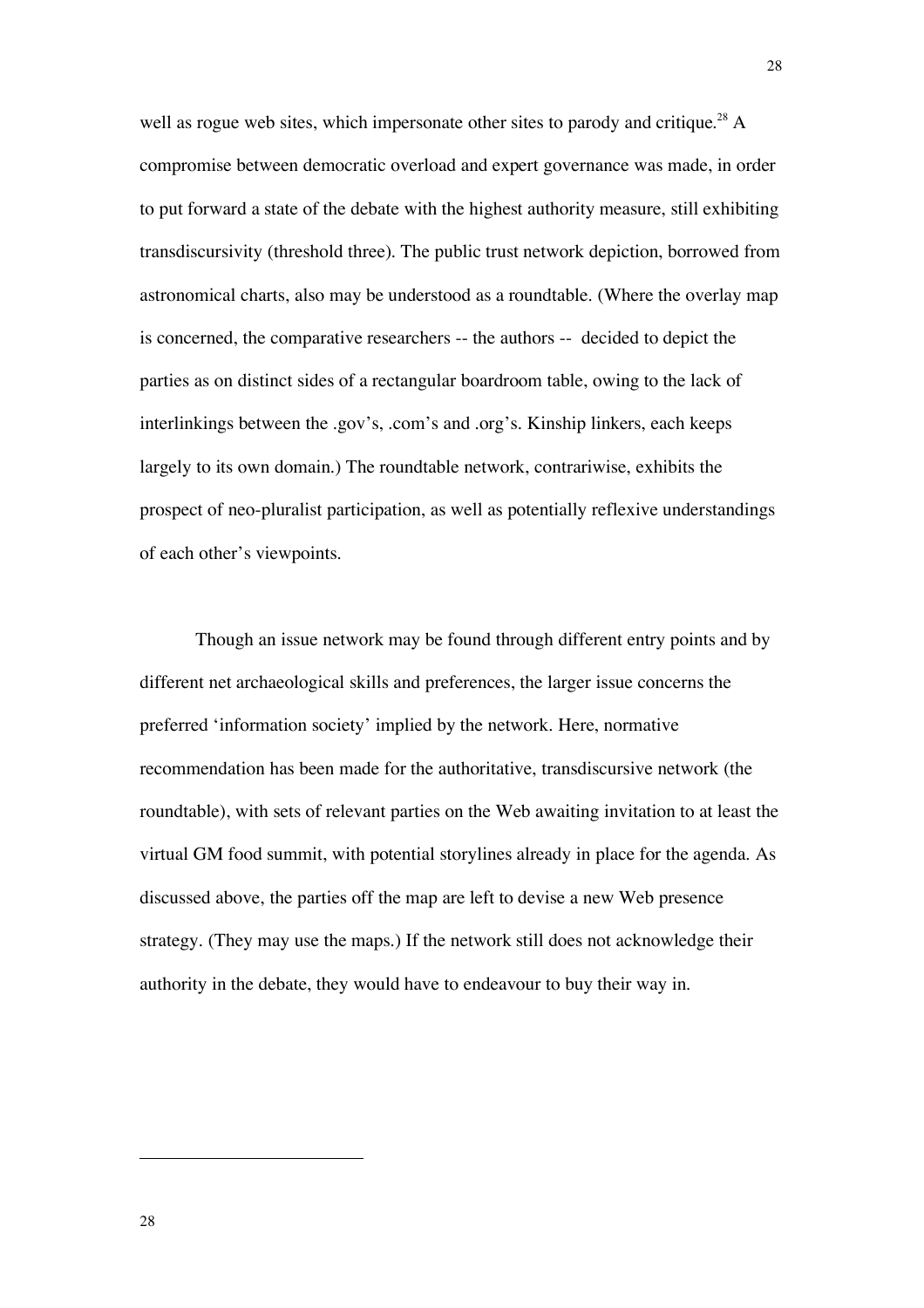#### **Acknowledgements**

The work described here has been conducted under the auspices of the Design & Media Research Fellowship, Jan van Eyck Akademie, Maastricht, funded by the Dutch Ministry of Foreign Affairs, and the Ministry of Education, Culture and Science. The authors wish to acknowledge close collaboration with Noortje Marres as well as the valuable input of the other members of the Research Fellowship, Stephanie Hankey, Ian Morris and Alexander Wilkie. Finally, we wish to thank those assisting with the image-making, Marieke van Dijk and Auke Touwslager of the Govcom.org Foundation, Amsterdam.

#### **Notes**

<sup>1</sup> On the Web as library, cf. Christine L. Borgman, *From Gutenberg to the Global Information Infrastructure: Access to Information in the Networked World* (Cambridge, MA: MIT Press, 2000); on the Web as marketplace, cf. Dan Schiller, *Digital Capitalism: Networking the Global Market System* (Cambridge, MA: MIT Press, 1999); on the Web as dark room, cf. Allucquere Rosanne Stone, *The War of Desire and Technology at the Close of the Mechanical Age* (Cambridge, MA: MIT Press, 1995); on the Web as rumour mill, cf. Richard Rogers, 'Introduction: Towards the Practice of Web Epistemology', in *Preferred Placement - Knowledge Politics on the Web,* ed. Richard Rogers (Maastricht: Jan van Eyck Akademie Editions, 2000), 11-23; on the Web as parliament, cf. Roza Tsagarousianou, Damian Tambini and Cathy Brian (eds.), *Cyberdemocracy* (London: Routledge, 1998); on the Web as creative space, cf. George Landow, *Hypertext 2.0* (Baltimore: Johns Hopkins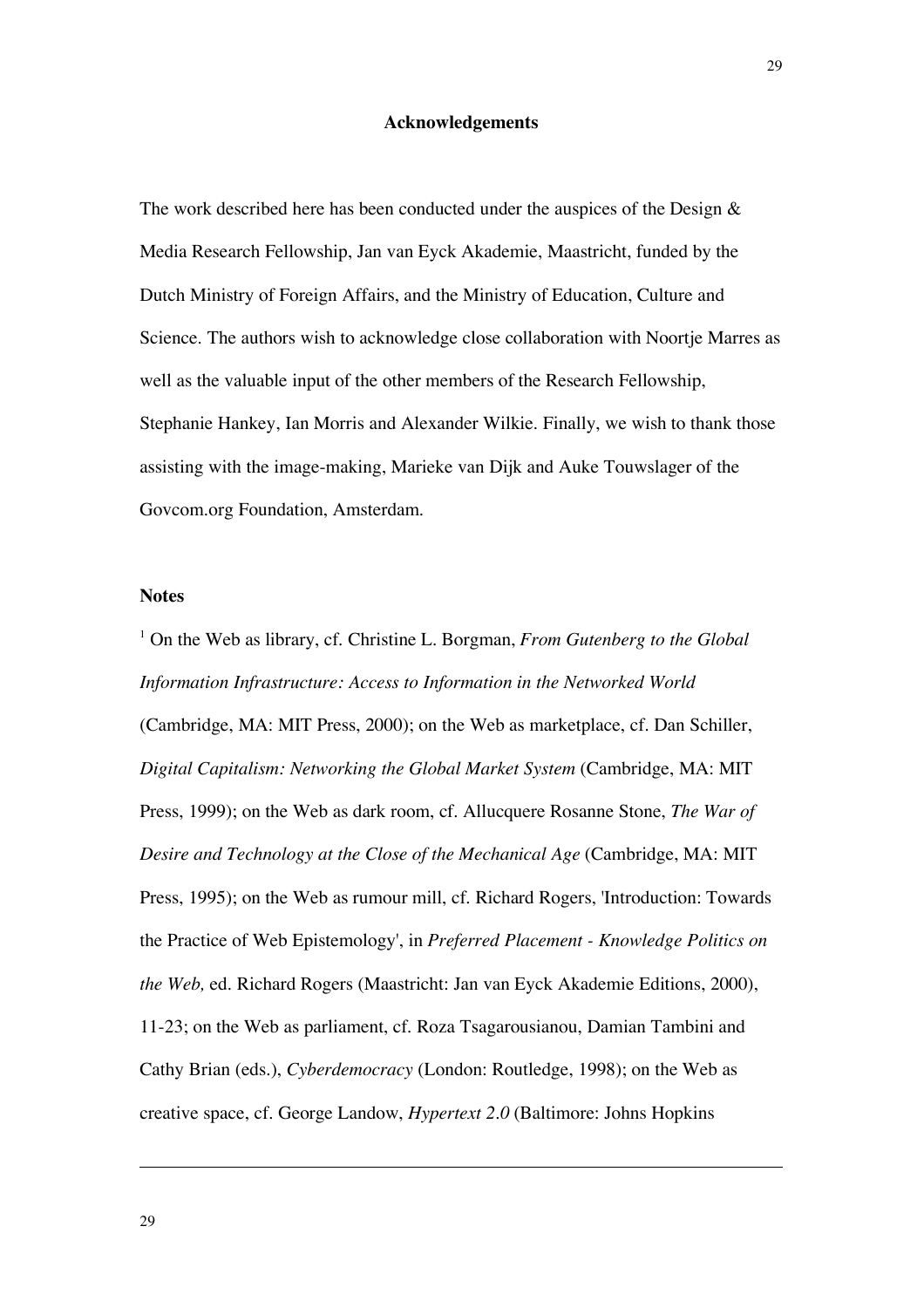University Press, 1997); and on the Web as homely space, cf. Christine Hine, *Virtual Ethnography* (London: Sage, 2000).

<sup>2</sup> See Richard Rogers and Noortje Marres, 'Landscaping Climate Change: A mapping technique for understanding science and technology debates on the World Wide Web', *Public Understanding of Science* 9 (2), (2000), 141-163. The more standard case for meaningful public participation on the Web, with major consequences for government, may be found in numerous government documents in northern European and Scandinavian countries, e.g., Netherlands Scientific Council for Government Policy, *Governments Losing Ground: An exploration of administrative consequences of information and communication technology* 54 (The Hague: Netherlands Scientific Council for Government Policy, 1999).

 $3$  Our use of the term 'issue network' contrasts sharply to that of previous authors, who conceive of 'networks' much like 'communities'. Cf. Heclo's and McFarland's notions in David Ronfeldt and John Arquilla, *The Zapatista Social Netwar in Mexico* (Santa Monica: Rand, 1998).

<sup>4</sup> For hyperlinking as an act of organisational strategy, see Graphic, Visualization and Usability Center, *10th Internet User Survey* (Georgia Tech, 1998), at http://www.gvu.gatech.edu/user\_surveys/survey-199810/graphs/Webmaster/q51.htm. <sup>5</sup> Cf. Loet Leydesdorff and Michael Curran, 'Mapping University-Industry-Government Relations on the Internet: The Construction of Indicators for a Knowledge-Based Economy', *Cybermetrics* 4 (1), (2000), at http://www.cindoc.csic.es/cybermetrics/vol4iss1.html; and Moses Boudourides, Beatrice Sigrist and Philippos D. Alevizos, 'Webometrics and the Self-Organisation of the European Information Society', paper for the SOEIS project (Brussels: European Commission, 1999), at http://hyperion.math.upatras.gr/webometrics.

30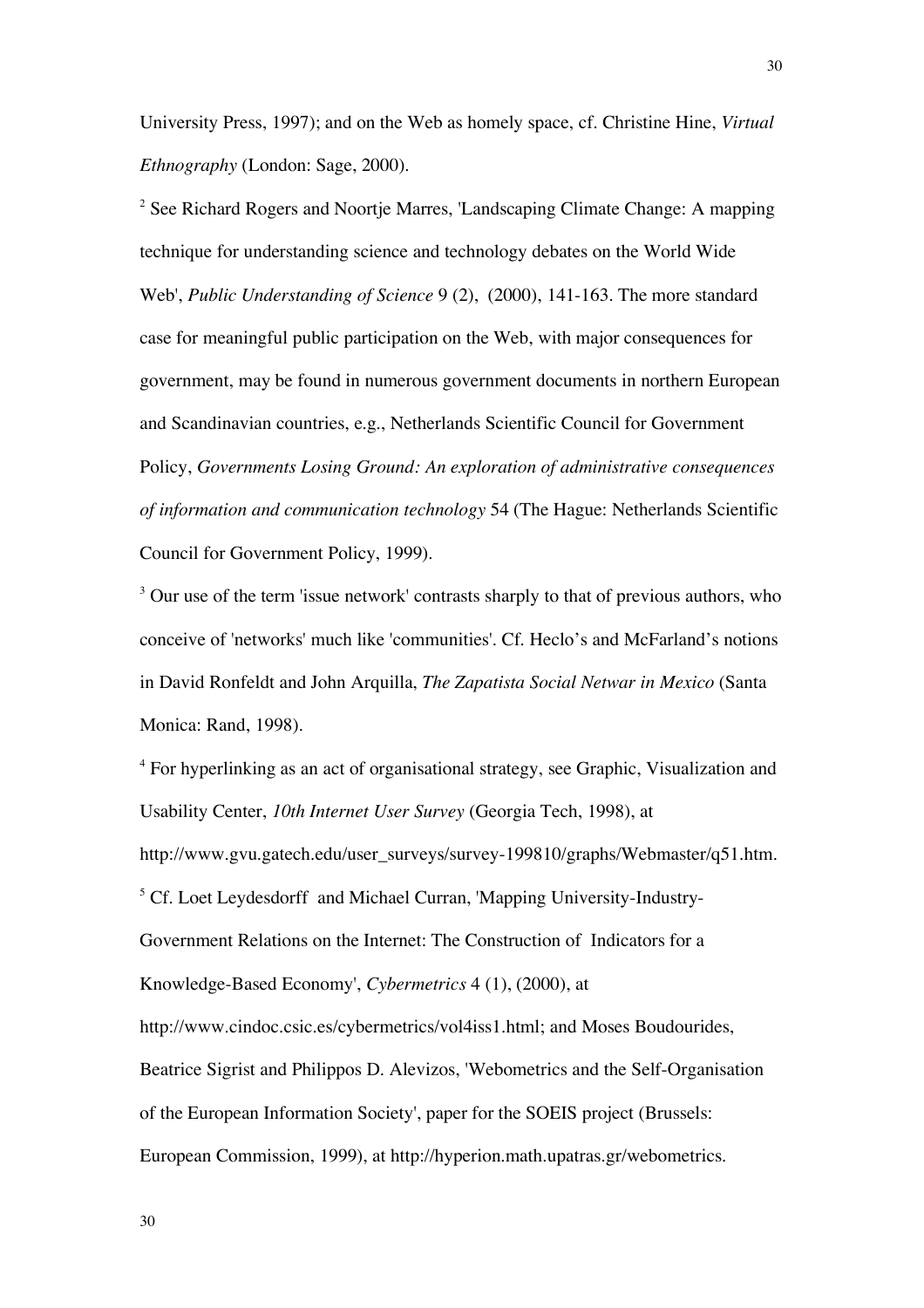<sup>6</sup> See Noortje Marres and Richard Rogers, 'Depluralising the Web, Repluralising Public Debate: The Case of the GM Food Debate on the Web', in Richard Rogers (ed.), *Preferred Placement - Knowledge Politics on the Web*, op cit. note 1, 113-136.

 $<sup>7</sup>$  For example, Shell, a highly relevant actor in the climate change debate, sets up a</sup> forum (or surfer 'vent space') on its site where surfers may and do leave highly critical comments, which are sometimes answered by Shell employees, in one kind of participatory debate space. See http://www.shell.com.

<sup>8</sup> For the notion of "becoming a relevant social group" and "achieving relevance," in reaction to W. Bijker's notion in his Social Construction of Technology (SCOT) approach, where groups are defined as relevant *a priori*, see Stuart Blume, 'The Rhetoric and Counter Rhetoric of a "Bionic" Technology', *Science Technology and Human Values* 22 (1997), 31-56; and Wiebe Bijker, *Of Bicycles, Bakelites and Bulbs. Toward a Theory of Sociotechnical Change* (Cambridge, MA; MIT Press, 1999). See also Richard Rogers and Noortje Marres, "French scandals on the Web and on the Streets: Stretching the limits of reported reality, *Manufacture* 1 (1) (2001), forthcoming.

9 Cf. David Ronfeldt and John Arquilla, *The Zapatista Social Netwar in Mexico* (Santa Monica: Rand, 1998); and Robin Mansell and Uta Wehn (eds.), *Knowledge Societies: Information Technology for Sustainable Development* (Oxford: Oxford University Press, 1998).

 $10$  For a basic overview of the study of (non-linear) storylines through hypertext, from a literary studies perspective, see Paul Levinson, *The Soft Edge* (London: Routledge, 1997).

<sup>11</sup> See Noortje Marres, 'The Debate on Climate Change on the World Wide Web: A Network Analysis', unpublished ms., 1998; and Rogers, Richard and Ian Morris, 'In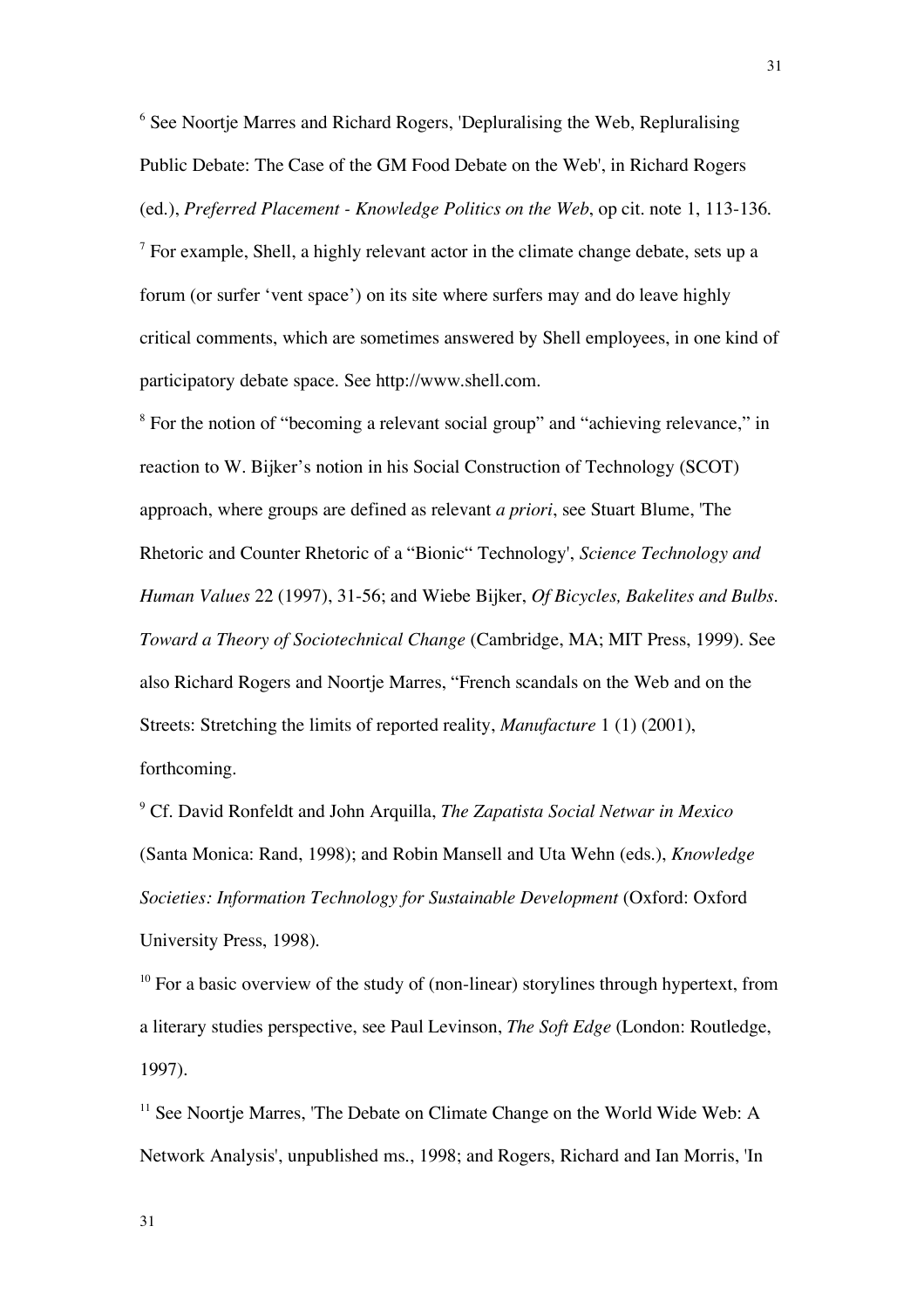the Bubble: Operating the Internet with Socio-Epistemological Logics', *Science as Culture,* (2001), forthcoming.

<sup>12</sup> Saskia Sassen, *Globalization and its Discontents, Essays on the new Mobility of People and Money* (New York: New Press, 1998).

<sup>13</sup> 'Freshness' is gauged by the modification dates of web pages, and is a feature of the Alexa toolbar. Among other things, the toolbar retrieves 'files not found' from the Internet archive. See http://www.alexa.com; and http://www.archive.org.

 $14$  Whilst not concerned with the Web, Ray Oldenberg's book is often referred to by Web enthusiasts in this context: Ray Oldenberg, *The Great Good Place* (New York: Paragon, 1989).

<sup>15</sup> Noortje Marres and Richard Rogers, 'To Trace or to Rub: Screening the Web Navigation Debate', *Mediamatic*, 9/10 (4/1), (1999), 117-120.

<sup>16</sup> On the manners by which electronic journals appear authoritative (and survive or not), see Rob Kling, 'What is Social Informatics and Why Does it Matter?', *D-Lib Magazine* 5 (1), (1999), at http://www.dlib.org:80/dlib/january99/kling/01kling.html. We also have explored automating the process of locating issue networks. The 'De-Pluralising Engine' (aka the 'Net Locator') crawls selected sites and returns co-linked sites; it has been crafted by the Design & Media Research Fellowship, Jan van Eyck Akademie, Maastricht, 1999-2000. The next generation of the co-link machine is to be used for the creation of an Atlas of Globalization Issues, at

http://www.issueatlas.net.

<sup>17</sup> Reke Albert, Hawoong Jeong and Albert-Laszlo Barabasi, 'The Diameter of the World-Wide Web', *Nature* 401 (6749), (1999), 130-131.

18 See for example *Pompeii-Herculaneum* (Roma: Vision, 1996).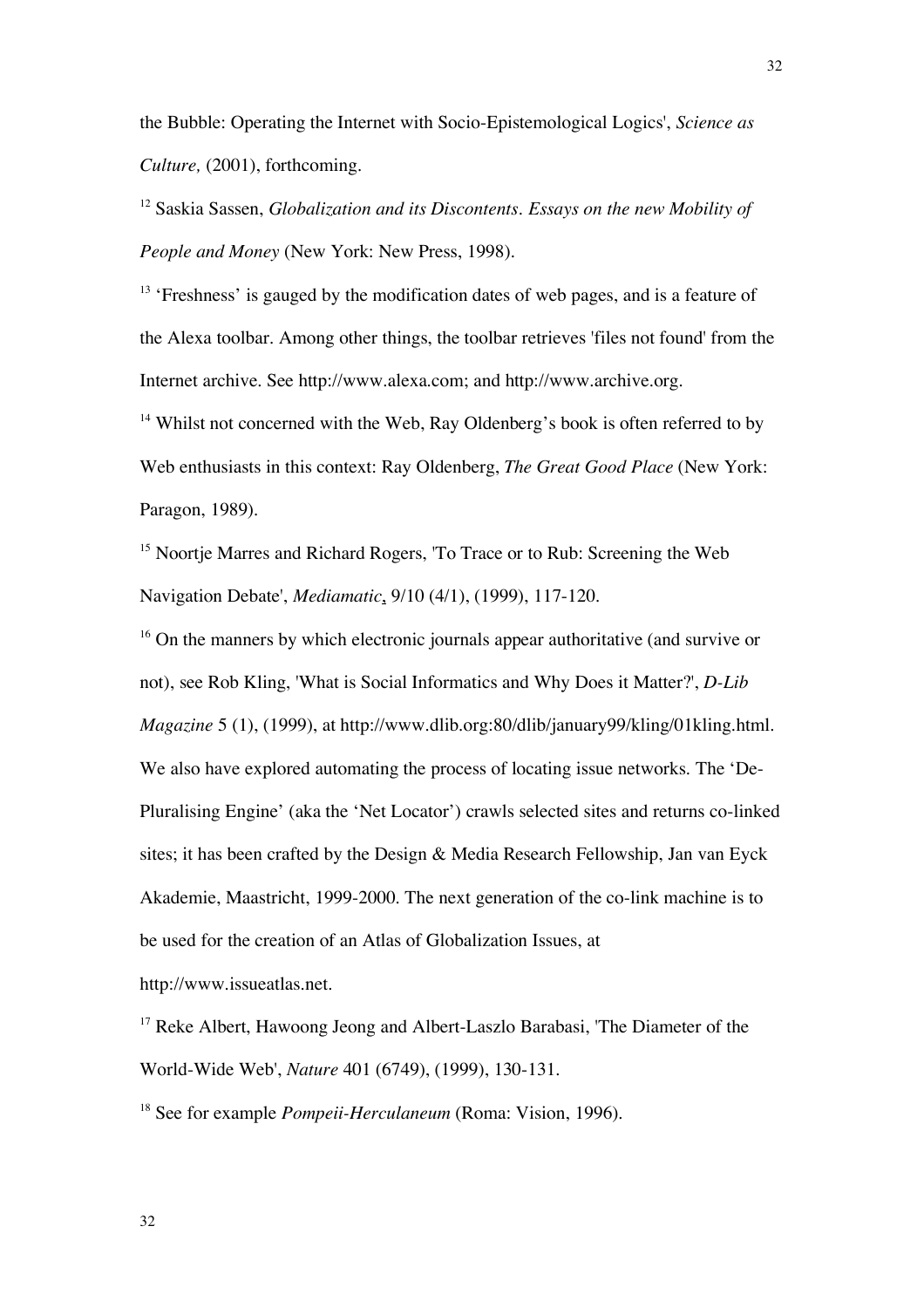$19$  These problems with the Web are summarised in Richard Rogers, The Future of Science & Technology Studies on the Web', *EASST Review* 15 (2), (1996), 25-27.; and Richard Rogers, 'Playing with Search Engines and turning lowly information into knowledge', *Mediamatic* 9 (2/3), (1998), 122-130.

 $20$  The search engine explorative exercise was performed by Alex Bruce Wilke, associative reasoning by Ian Morris, public trust by Noortje Marres, media stories by Stephanie Hankey and the discussion list by Andrés Zelman and Richard Rogers. The overlay work was done by Richard Rogers.

 $21$  By contrast, Yahoo has human evaluators for every page submitted to the 'directory'; Yahoo thus should not be confused with a search engine.

 $22$  Neighbourhoods have degrees of separation, which is to say that a site that is two clicks away is 'farther' than a site which is only one click away.

 $23$  For example, AltaVista and Google both boost ranking based on the amount of links into a site; whereas HotBot and DirectHit boost ranking based on the amount of hits a site receives. See http://www.searchenginewatch.com for a basic overview of search engine logics; for a lengthier discussion of search engine logics, and their implications, see Lucas Introna and Helen Nissenbaum, 'The Public Good Vision of the Internet and the Politics of Search Engines', in Richard Rogers (ed.), *Preferred Placement - Knowledge Politics on the Web*, op. cit. note 1, 25-47.

<sup>24</sup> DNS refers to the basic identification information about an individual site (e.g., to whom it is registered). The reader will note that the information for two of the four core sites was unattainable at the time of search.

 $25$  On the issue of search engine manipulation, and the drama behind seeking the top ranking, see Richard Rogers, 'Introduction. Towards the Practice of Web